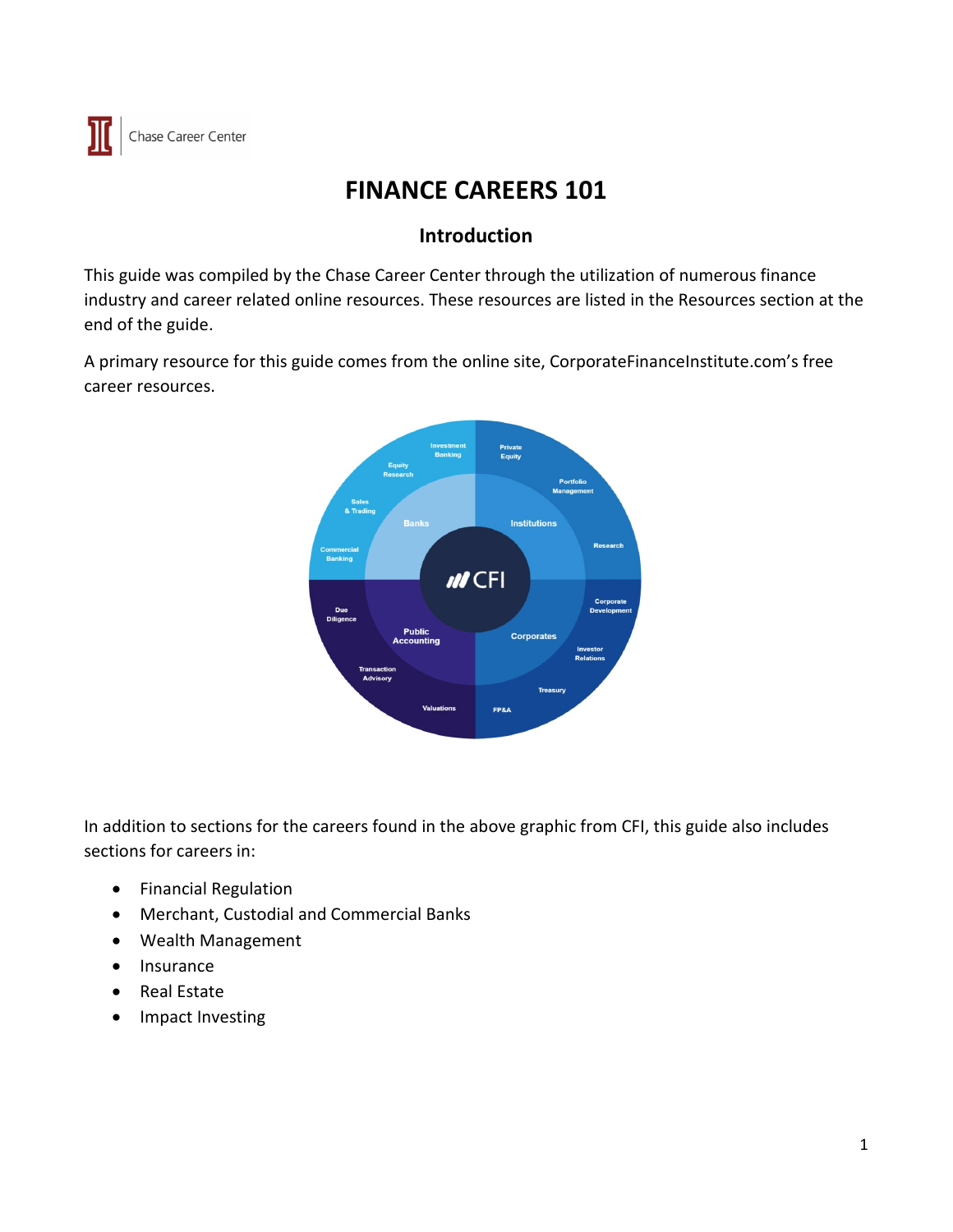# **Table of Contents**

| <b>Transaction Advisory Services (TAS) Overview</b><br>٠<br>Due Diligence Group<br><b>Valuation Group</b><br>٠<br>Examples of Alumni in Related Positions<br>٠ |  |
|----------------------------------------------------------------------------------------------------------------------------------------------------------------|--|
|                                                                                                                                                                |  |
| <b>Regulatory Agencies</b><br>٠                                                                                                                                |  |
|                                                                                                                                                                |  |
| Corporate Development (Mergers & Acquisitions/FP&A)<br>٠<br><b>Investor Relations</b><br>Treasury<br>٠<br>Examples of Alumni in Related Positions<br>٠         |  |
|                                                                                                                                                                |  |
| <b>Investment Banking</b><br>٠<br><b>Equity Research</b><br>٠<br>Sales & Trading<br>٠<br><b>Brokerage</b><br>٠<br>Commercial/Corporate/Consumer (Retail) Banks |  |
|                                                                                                                                                                |  |
|                                                                                                                                                                |  |
|                                                                                                                                                                |  |
| <b>Private Equity</b><br>٠<br>Portfolio Management<br>٠<br>Research                                                                                            |  |
|                                                                                                                                                                |  |
|                                                                                                                                                                |  |
|                                                                                                                                                                |  |
| Site Manager<br>п<br><b>Property Manager</b><br><b>Regional Manager</b><br>Asset Manager                                                                       |  |

Management Executive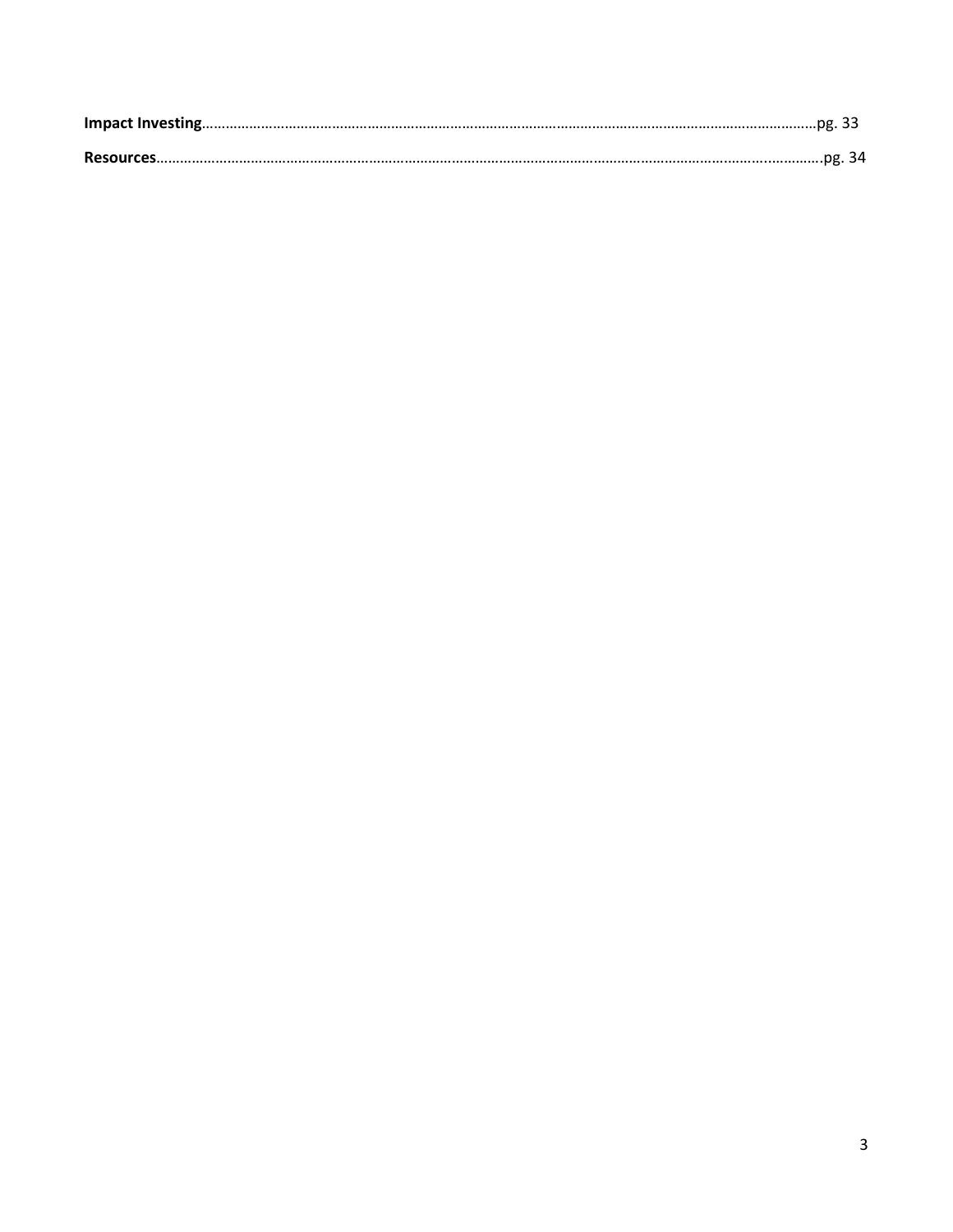

# **Public Accounting Careers Aligned with Banking or Corporate Finance**

Public Accounting Firms consist of accountants that serve business, individuals, governments and nonprofits by preparing their financial statements (auditors), tax returns (tax accountants) and advising them on transactions, risk and fraud. (advisory).

As an Isenberg student, you will become familiar with many of the firms in the accounting industry including the BIG 4 firms EY, KPMG, Deloitte and PWC as well as a number of national and regional firms. Isenberg is a "target school" for these firms and the majority of accounting majors pursue careers in these firms as auditors and tax professionals. These firms recruit non accounting majors (finance/OIM) for careers in various advisory areas. These non-CPA routes can offer exit opportunities into advanced corporate finance, valuation or even regulatory roles.

In general, compensation across these areas is similar and falls into the following ranges:

**Associate**: \$60,000 to \$90,000 (base salary plus bonus) **Manager**: \$90,000 – \$150,000 (base salary plus bonus) **Director/VP**: \$150 – \$300,000 (base salary plus bonus) **Partner**: \$300,000 – \$1 million+ (including equity)

### **Transaction Advisory Services (TAS) Career Overview**

Professionals who work in the TAS practice are of public accounting firms help client organizations evaluate and navigate corporate transactions with services that include:

- Business Modeling
- Mergers & Acquisitions
- Valuations

For those students who are interested in pursuing a CPA, opportunities exist in the Transactional Advisory Services area or TAS. EY is one of the Big 4 firms who seek entry level candidates for the TAS practice area. TAS professionals work in roles more similar to those in corporate finance or investment banking due to the type of clients typically served.

This career path is very similar to Investment Banking with long hours, lots of stress and extreme attention to detail. Applicants from Isenberg are accounting majors who plan to complete the CPA and initially pursue the auditing practice area. These individuals are then selected by the firms for opportunities in TAS.

### **Key Personality Traits of TAS Professionals**

• Highly ambitious/driven to succeed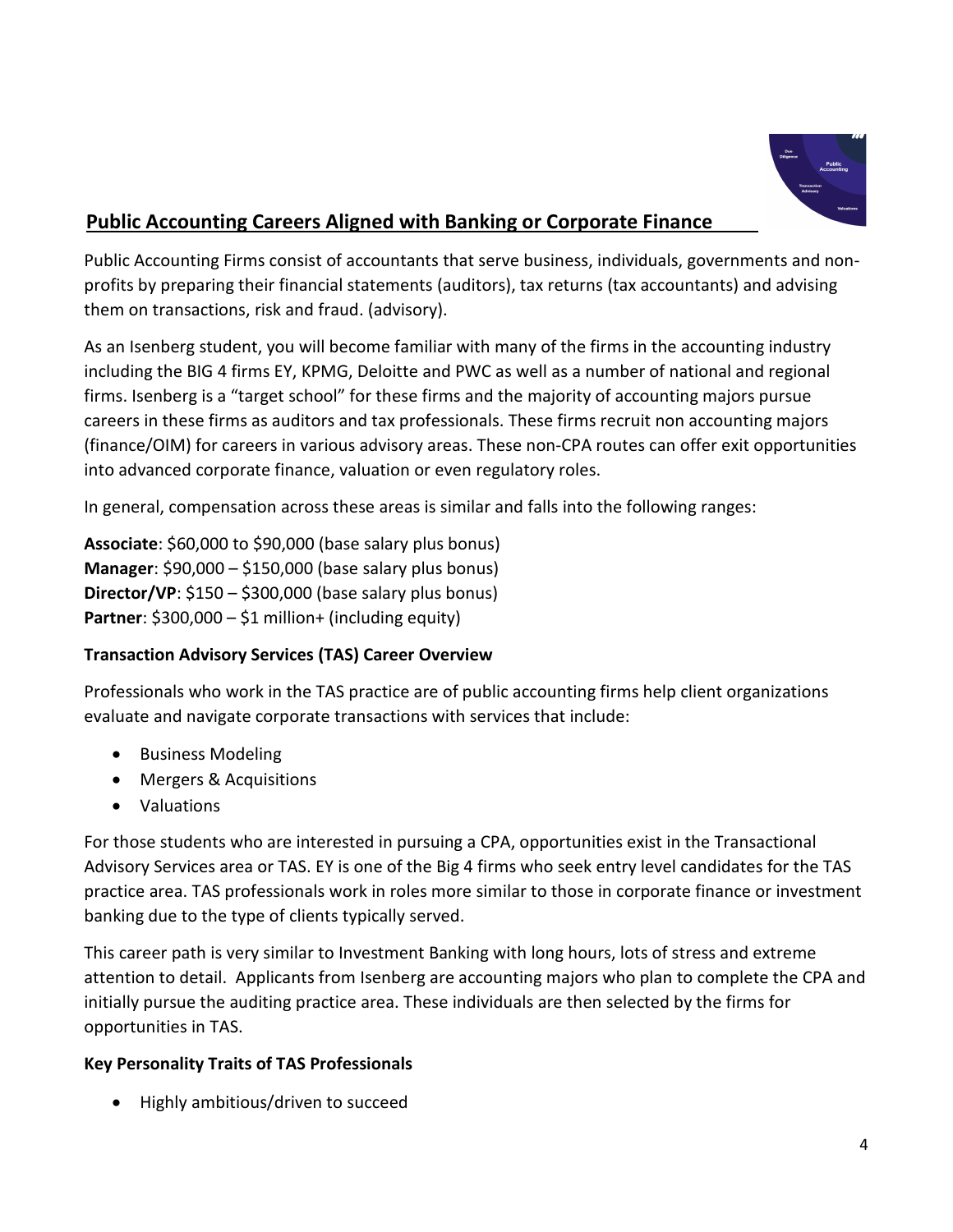- Competitive
- Communicates effectively
- Attention to detail
- Polished and presentable
- Team player
- Able to work long hours

### **Most Common Entry Points**

- Directly from undergraduate career
- From another division in firm
- Recruited from Investment Banking or Corporate Development

### **Due Diligence Group Career Overview**

Due diligence professionals perform "financial due diligence" on behalf of acquirers of companies to analyze the target companies' financial statements and overall health. Due Diligence individuals meet with a target company's financial and non-financial management to understand the larger context of the business, identifying potential problem areas that may impact the investment. They look at the financial implications of findings, analyze projections, and help structure a deal that optimizes both risk and tax implications.

This career path can require long hours when on a transaction and requires forensic level accounting and analysis. A typical route to this group is to start a career in the forensics accounting practice area (generally a function in the broader "Advisory" practice group). Obtaining a CPA is required and firms may encourage professionals to also obtain a CFE (Certified Fraud Examiner) or CA (Chartered Accountant) designation.

### **Key Personality Traits of Due Diligence Professionals**

- Highly ambitious/driven to succeed
- Excellent accounting skills
- Communicates effectively
- Attention to detail
- Organized, structured detailed
- Ability to work long hours

### **Most Common Entry Points**

- Directly from undergraduate career
- From another division in firm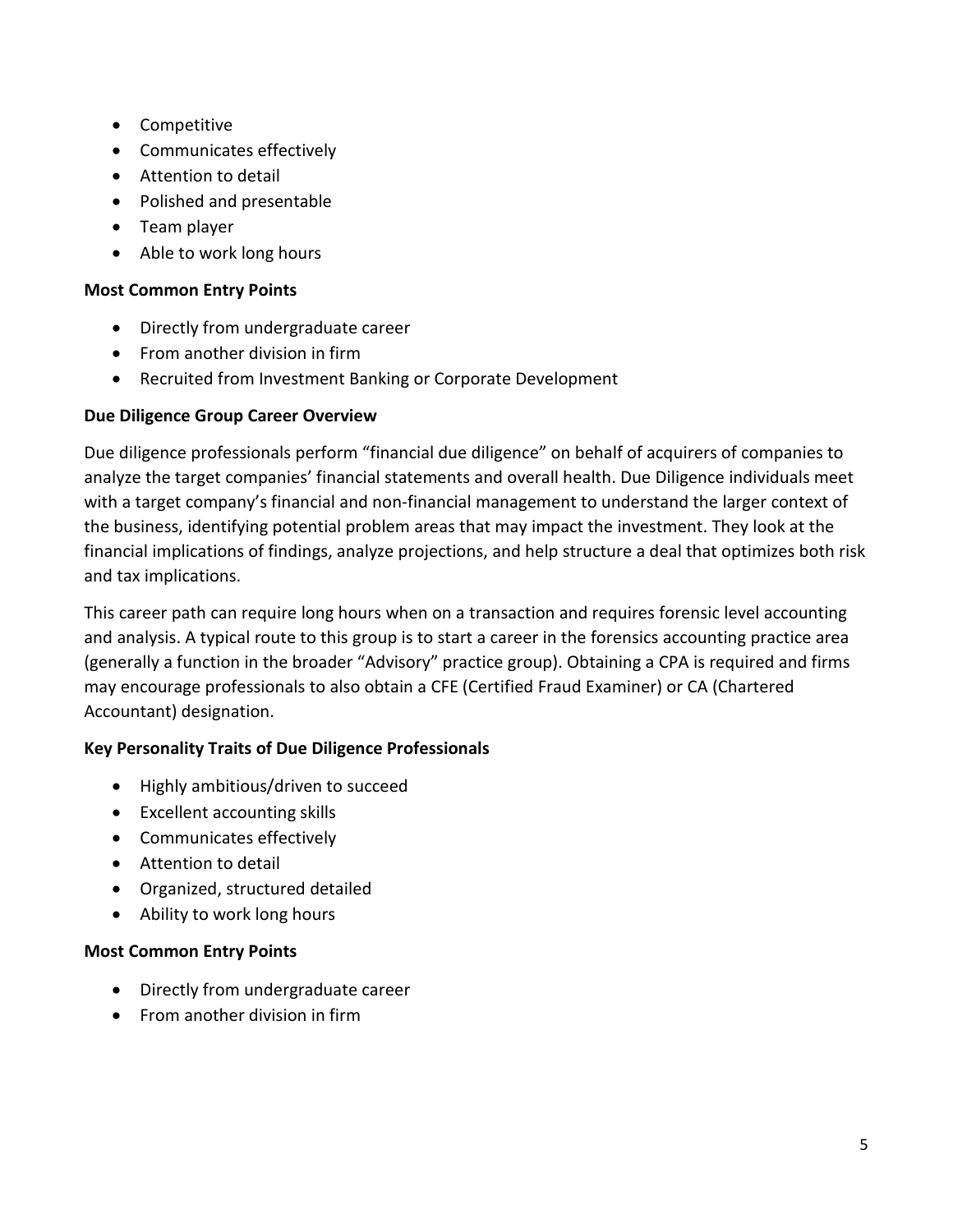### **Valuation Group Career Overview**

If you're an analyst in the valuations group, you provide services for both public and private companies. Your work is generally focused on the identification and valuation of intangible asset (patents, copyrights, franchises, goodwill, trademarks, trade names and software/other computer based assets) and more specifically, the goodwill impairment and purchase price allocation (PPA). This career requires significant financial modeling and analysis.

### **Key Personality Traits of Due Diligence Professionals**

- Highly ambitious/driven to succeed
- Excellent accounting skills
- Communicates effectively
- Attention to detail
- Organized, structured, detailed
- Ability to work long hours

#### **Most Common Entry Points**

- From undergraduate career into audit practice
- From audit practice as Senior Manager to Valuations Manager
- From another division in firm

#### **Examples of Isenberg Alum in Related Positions:**

Jared Goldfarb, CPA (TAS @ EY, now FP&A at National Grid)

Kyle Lawless, CPA (TAS @ EY)

Patrick Ahearn (TAS @EY)

Benjamin Blieden, CFA (Transaction Services/Valuation @ Grant Thornton)

Jake Kovalchuk (Mutual Fund Valuation Specialist @ MassMutual)

Matt Grumoli (Associate @ Berkeley Research Group, LLC)

Kyle Morin (Due Diligence Consultant @ MassMutual)

Andrew Kalinowski (Deals Manager at PWC Specializing in M&A Due Diligence)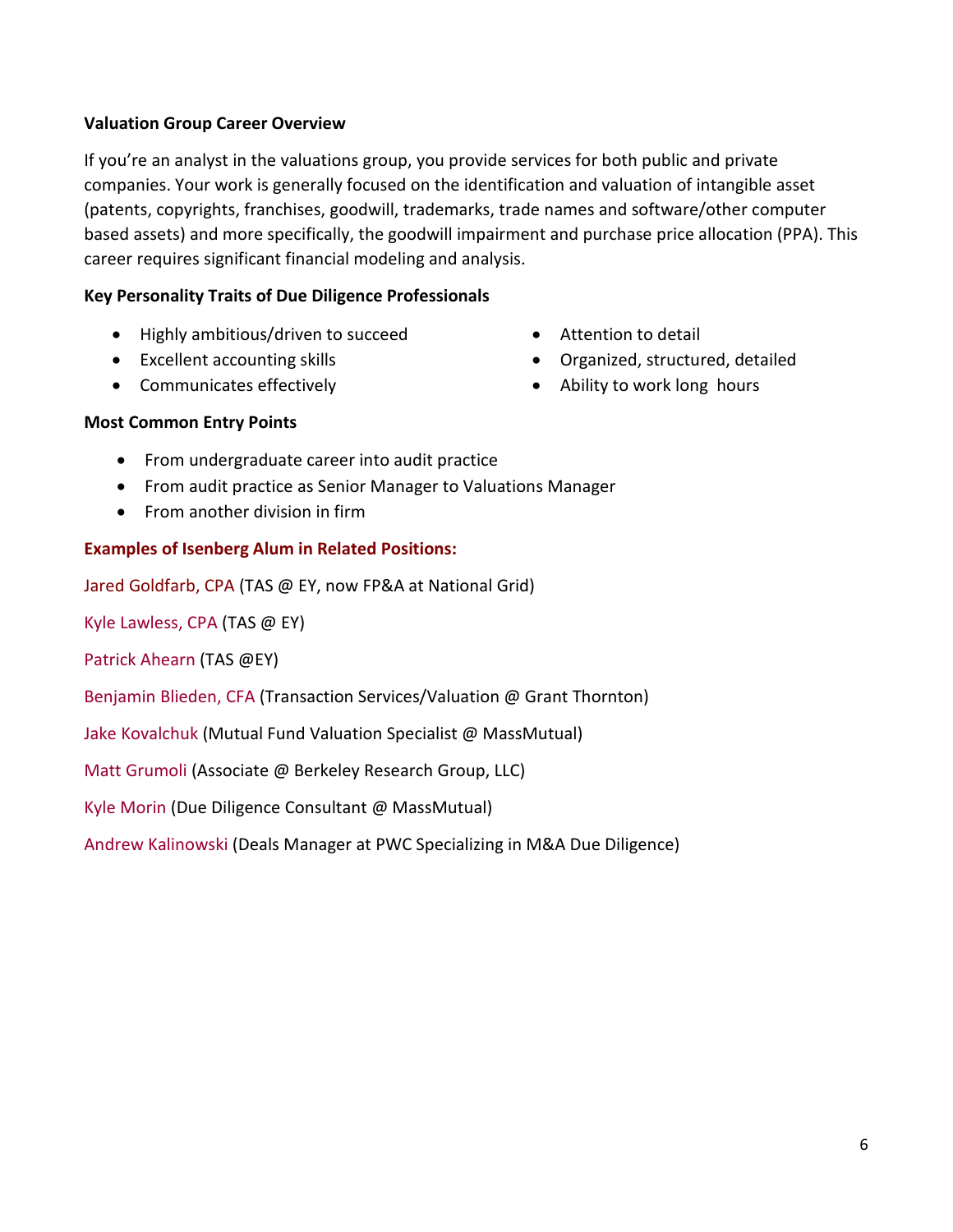

# **Careers in Financial Regulation**

Financial compliance professionals ensure a firm's compliance with laws and regulations governing financial and securities institutions and financial and real estate transactions. The work involves drafting policies, consulting, training and investigating. You may work in a government agency or in a financial institution. Examples of job titles include:

- Bank Secrecy Act Anti-Money Laundering Officer (BSA/AML Officer)
- Senior Capital Markets Specialist
- Credit Union Examiner
- Home Mortgage Disclosure Act Specialist (HMDA Specialist)

The aim of regulation is to instill confidence in the market while contributing to the protection and stability of the financial system. This oversite serves to provide critical consumer protection as well.

Regulators ensure listed companies and market participants comply with various regulations under the trading acts. Compliance requires the publication of regular financial reports, ad-hoc notifications or director's dealings. Ultimately this activity ensure that investors have access to essential and adequate information for making and informed assessment of listed companies and their securities.

The following is a short list of US regulatory authorities:

- [U.S. Securities and Exchange Commission](https://en.wikipedia.org/wiki/U.S._Securities_and_Exchange_Commission) (SEC)
- [Financial Industry Regulatory Authority](https://en.wikipedia.org/wiki/Financial_Industry_Regulatory_Authority) (FINRA)
- [Commodity Futures Trading Commission](https://en.wikipedia.org/wiki/Commodity_Futures_Trading_Commission) (CFTC)
- [Federal Reserve System](https://en.wikipedia.org/wiki/Federal_Reserve_System) ("Fed")
- [Federal Deposit Insurance Corporation](https://en.wikipedia.org/wiki/Federal_Deposit_Insurance_Corporation) (FDIC)
- [Office of the Comptroller of the Currency](https://en.wikipedia.org/wiki/Office_of_the_Comptroller_of_the_Currency) (OCC)
- [National Credit Union Administration](https://en.wikipedia.org/wiki/National_Credit_Union_Administration) (NCUA)
- [Office of Thrift Supervision](https://en.wikipedia.org/wiki/Office_of_Thrift_Supervision) (OTS) *(dissolved in 2011)*
- [Consumer Financial Protection Bureau](https://en.wikipedia.org/wiki/Consumer_Financial_Protection_Bureau) (CFPB)

Compliance is not a straightforward career path like other careers in finance or accounting. The recruiting process is very unlike that of someone interested in auditing or corporate finance. In fact, it's often a haphazard career path coming from fields as disparate as stock brokering to operations.

### **Key Personality Traits of Due Diligence Professionals**

- Ability to perform well under pressure
- Strong critical thinking skills, able to interpret and synthesize disparate data
- Integrity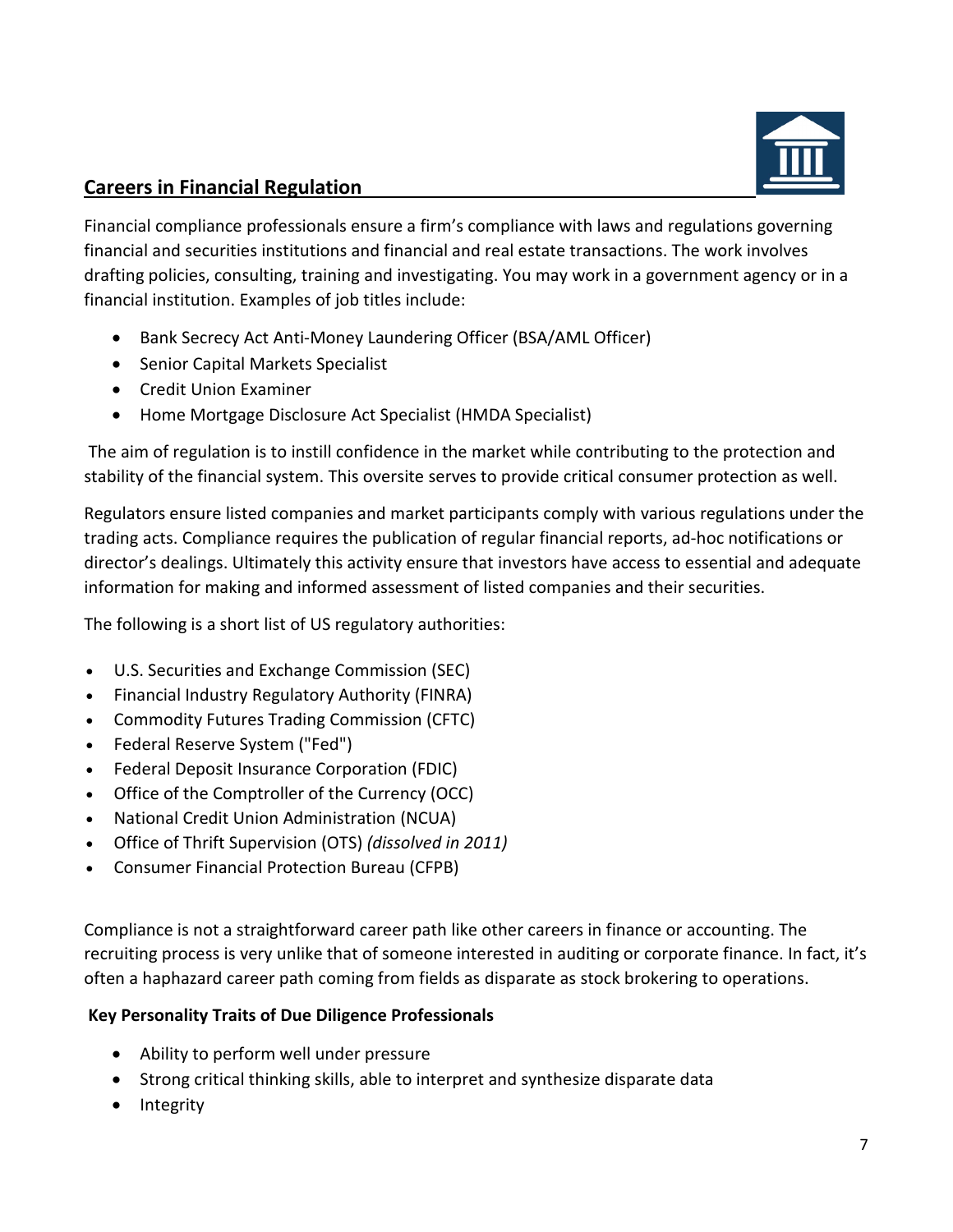- Ability to communicate complex and challenging information
- A global perspective to see all sides of a situation and set of evidence

### **Compensation**

- Regulatory Analyst: \$44,760 \$83, 608
- Office of Comptroller of the Currency, FDIC, and Consumer Financial Protection Bureau: Average salary : \$190,000
- SEC Securities Compliance Examiner Salary: \$90,000 \$175, 000
- FDIC Financial Institution Examiner: \$69,000 \$98,000

Examples of Isenberg Alum in Related Positions:

Patrick Miceli (Associate Examiner @ Federal Reserve Bank of San Francisco)

Jonathan Healy (First Line Risk Specialist @ State Street)

Ryan Reddy (Financial Institutions Specialist @ Federal Deposit Insurance Corporation)

Lily Chan-Sann (Exam Manager @US Securities & Exchange Commission)

Jeremy Jemas (Financial Examiner @ NJ Department of Banking and Insurance)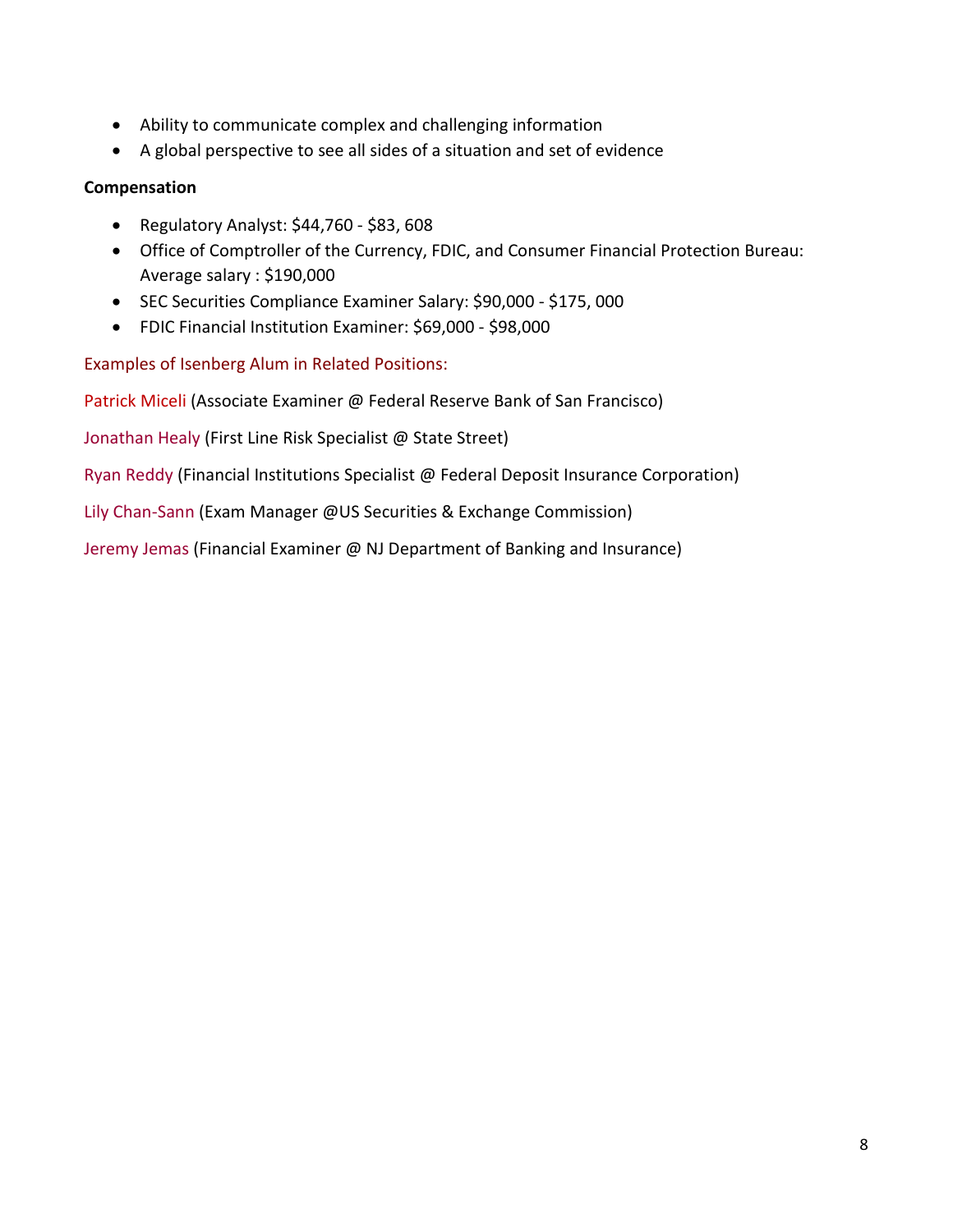

### **Corporate Finance Career Overview**

"Corporates" or "Issuers refer to private and public operating companies that are typically clients of investment banks. These entities are also referred to as working "in industry". The scope of "issuers" ranges across all industries and sectors of the economy.

The term "Corporates" is used to differentiate these from financial institutions. "Issuers" is used because these entities are the companies who issue public securities (stocks, bonds, etc).

Due to the wide variety of "corporates", the roles and backgrounds of professionals in these entities can vary widely. Even within the same department, professionals can have widely different roles to support the operations specific to the business. Due to this variety, there is a lack of homogeneity that can be found in other financial organizations such as investment banking.

The most common corporate finance positions include:

- Corporate Development (Merges & Acquisitions)
- Financial Planning and Analysis (FP&A)
- Treasury

Isenberg students benefit from a wide range of corporate finance internship and full time opportunities. Some firms recruit students into "leadership development" programs with the intention of developing company executives. These programs provide robust professional development activities, rotations into different business areas and opportunities to decide on a business area following successful completion of the development program. The duration of these development programs can range from a few (3) months to a full two years (24 months).

Many leading firms recruit at Isenberg, especially those with corporate headquarters in the North East.

In addition to corporate development programs, many firms hire directly into specific business units within their organization. Students may see internship and full time postings with the title "financial analyst", a role found in many corporate finance functions.

### **Corporate Development Careers**

Corporate Development professionals are involved in executing mergers, acquisitions, divestitures and capital raising in-house for a corporation. They work alongside Investment Bankers to identify acquisition targets and negotiate their purchase as well prepare to raise equity or debt as required.

In larger companies, you will typically find a component of Financial Planning and Analysis, Investor Relations and even Treasury involved with Corporate Development.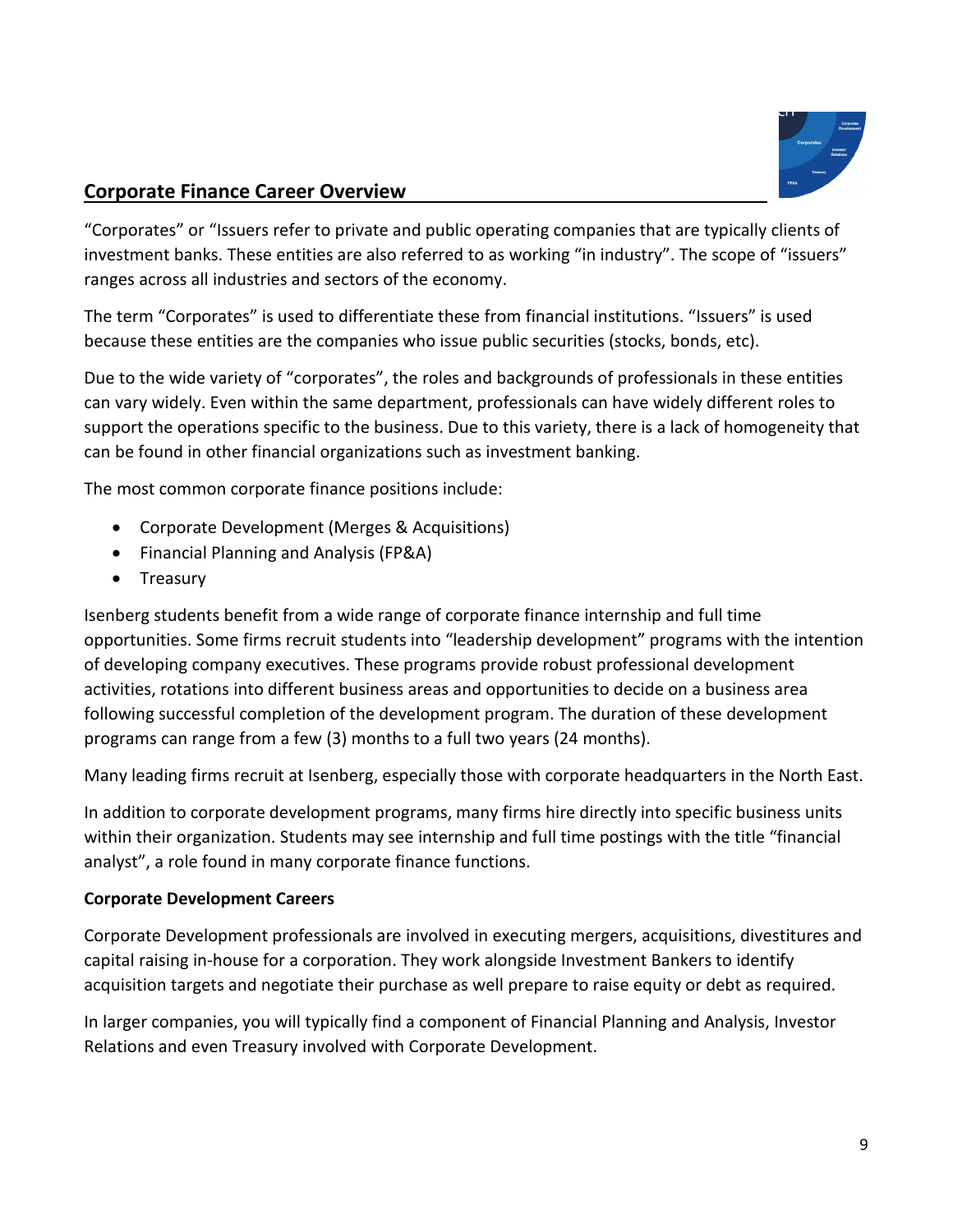### **Key Personality Traits of Corporate Development Professionals**

- Highly ambitious
- Modeling
- Outgoing
- Persuasive

### **Most Common Entry Points**

- Confidence inspiring
- Attention to detail
- Good communicator
- From college recruiting into analyst role or leadership/rotational development program
- From Investment Banking

### **Compensation**

- Analyst: \$60,000 (Entry level) 100,000 (Base plus bonus)
- Manager: \$100,00 \$200,000 (base plus bonus)
- Director/VP: \$200,00 1000,000+

#### **Investor Relations**

Investor Relations professionals manage the communication between a company's corporate management and its investors. Investor Relations Managers help support: releasing information, handling inquiries and meetings, providing feedback to management and crisis management. Their focus is the company's financial community rather than its business customers or the general public.

Due to Sarbanes-Oxley Act of 2002, most publically traded companies have dedicated departments responsible for handling investor relations to ensure compliance with reporting laws.

Investor Relations is not an entry level job and typically requires 2 to 7 year in investor relations, public relations, financial investment, accounting, legal and other related areas. Experience in publically traded companies is preferred due to experience with the regulatory framework regarding investor information disclosure laws.

Primary responsibilities for Investor Relations Managers include a wide range of tasks including:

- Data analysis
- Presentations and data visualization
- Financial modeling and research model creation
- Information collection/preparation
- Investor event preparation

Investor Relations Managers interface with investment analysts. They may also be responsible for carrying out financial valuation and creating financial models to form a view of the company's performance. Creating a story out of the data is the goal which can form the content for communication with the company's investment community.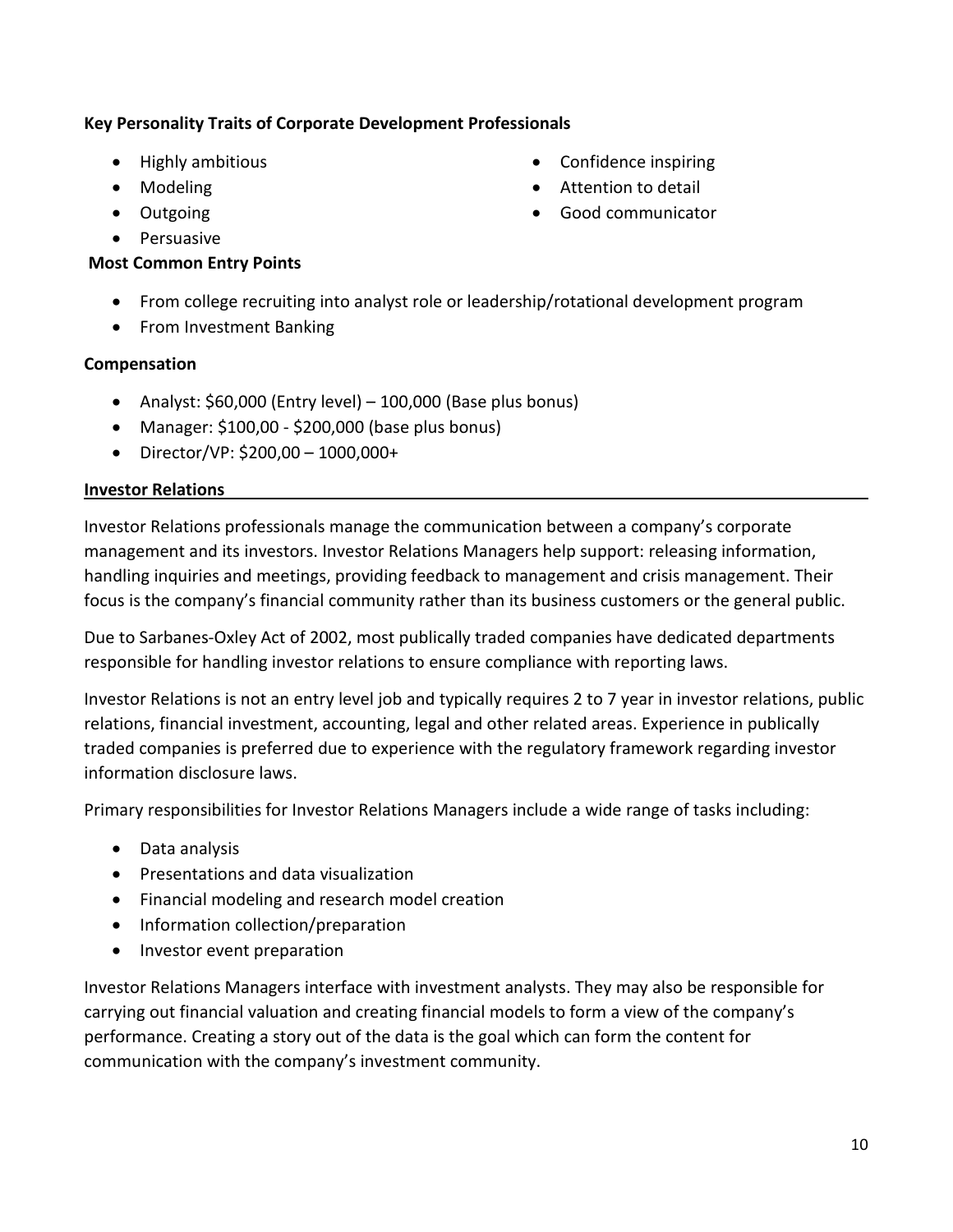### **Key Personality Traits of Investor Relations Professionals**

- Confidence inspiring
- Communication/presentation skills
- Outgoing
- Able to interpret financial information
- Team player

### **Compensation**

- Manager: \$89,000 \$142, 890
- Head of IR:  $$150,000 $199,999$  (+ bonus/35% of salary)

#### **Treasury**

Finance professionals who work in Treasury are involved in ensuring that cash and financial risk in a business are properly managed and optimized. A primary focus in treasury is to make sure cash is managed for day-to-day business operations while having an outlook for long term strategy.

#### **Key Personality Traits of Corporate Development Professionals**

- Attention to detail
- Quantitative
- Persuasive when dealing with others
- Confidence inspiring
- Good at managing risk
- Good communicator

### **Most Common Entry Points**

A move from corporate accounting, public accounting or banking are common ways professionals enter into a Treasury role.

### **Compensation**

Analyst: \$50,000 to \$80,000 (base salary plus bonus) Manager: \$80,000 to \$120,000 (base salary plus bonus) Director/VP: \$120,000 to \$300,000+

<https://www.treasurers.org/careers/whatistreasury>

### **Examples of Isenberg Alum in Related Positions:**

Andrew Heath (FP&A @ Data Intensity, LLC)

Keith Daly (FP&A Analyst @ Oliver Wyman)

Richard Lepke (Manager of International FP&A @ Hologics, Inc)

Donna Cote (FP&A Senior Financial Analyst @ Bose Corporation)

Nicolette Robert (Treasury Analyst @ Staples)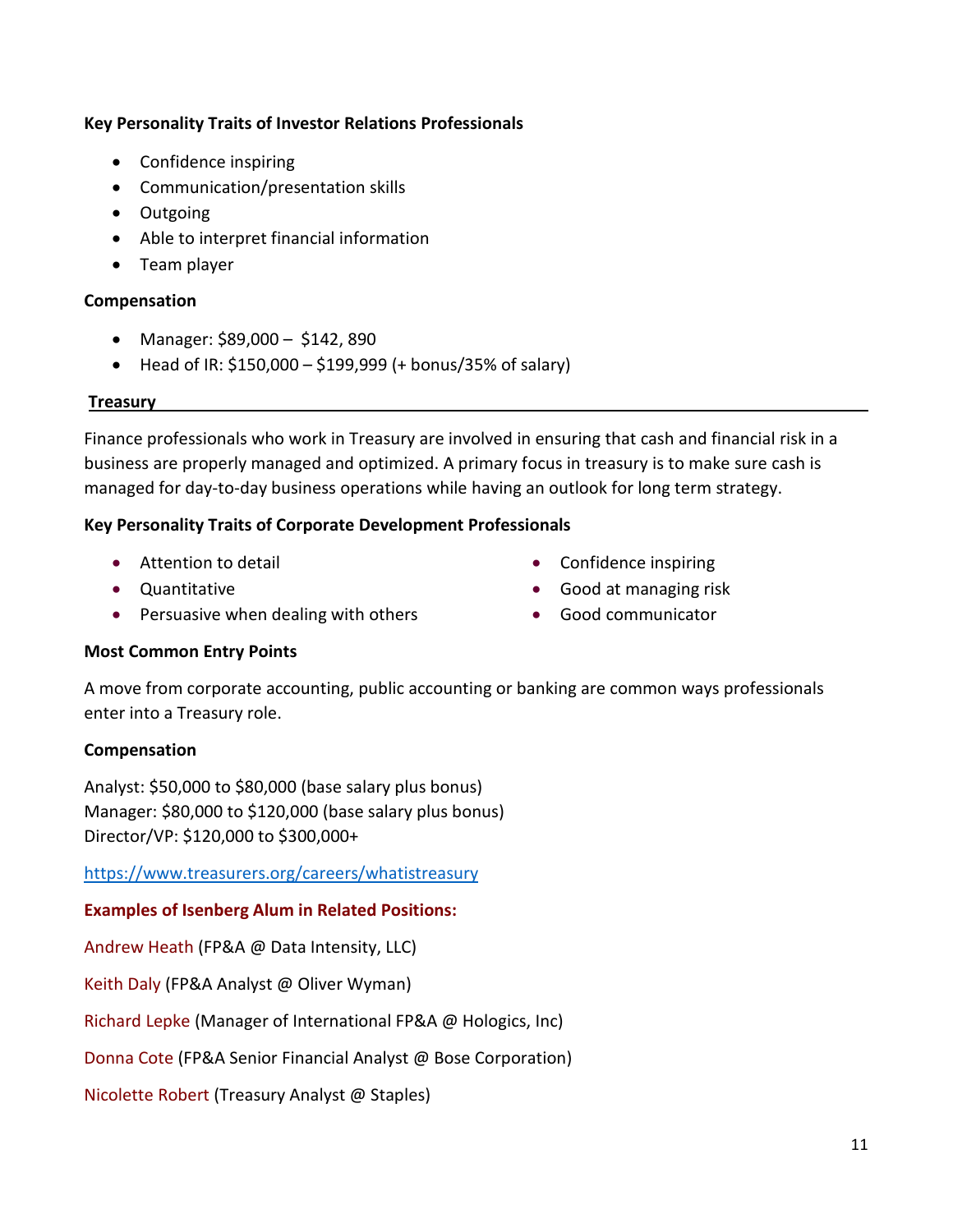Edward Carr (Treasury @ Brown Brothers Harriman) Frankie Lopez (Treasury Analyst @ JP Morgan Chase) Leor Radbil (Investor Relations @ Bain Capital Credit) Pavel Espinal (Investor Relations Sale Specialist at Nasdaq) Danillo Silva (Lead Investor Relations Analyst @ The Hanover Insurance Group) Jason Girouard (Corporate Development Analyst @ C&S Wholesale) Michael Davidow (Corporate Development Manager @ The Connecticut Food Bank) David Blatt (Director of Corporate Development and Strategic Finance @ The Summit Series) Joshua Stein, CPA (Advisory Senior Manager – M&A Transaction Services @ Deloitte) David Li (Senior Treasury Analyst @ MFS Investment Management)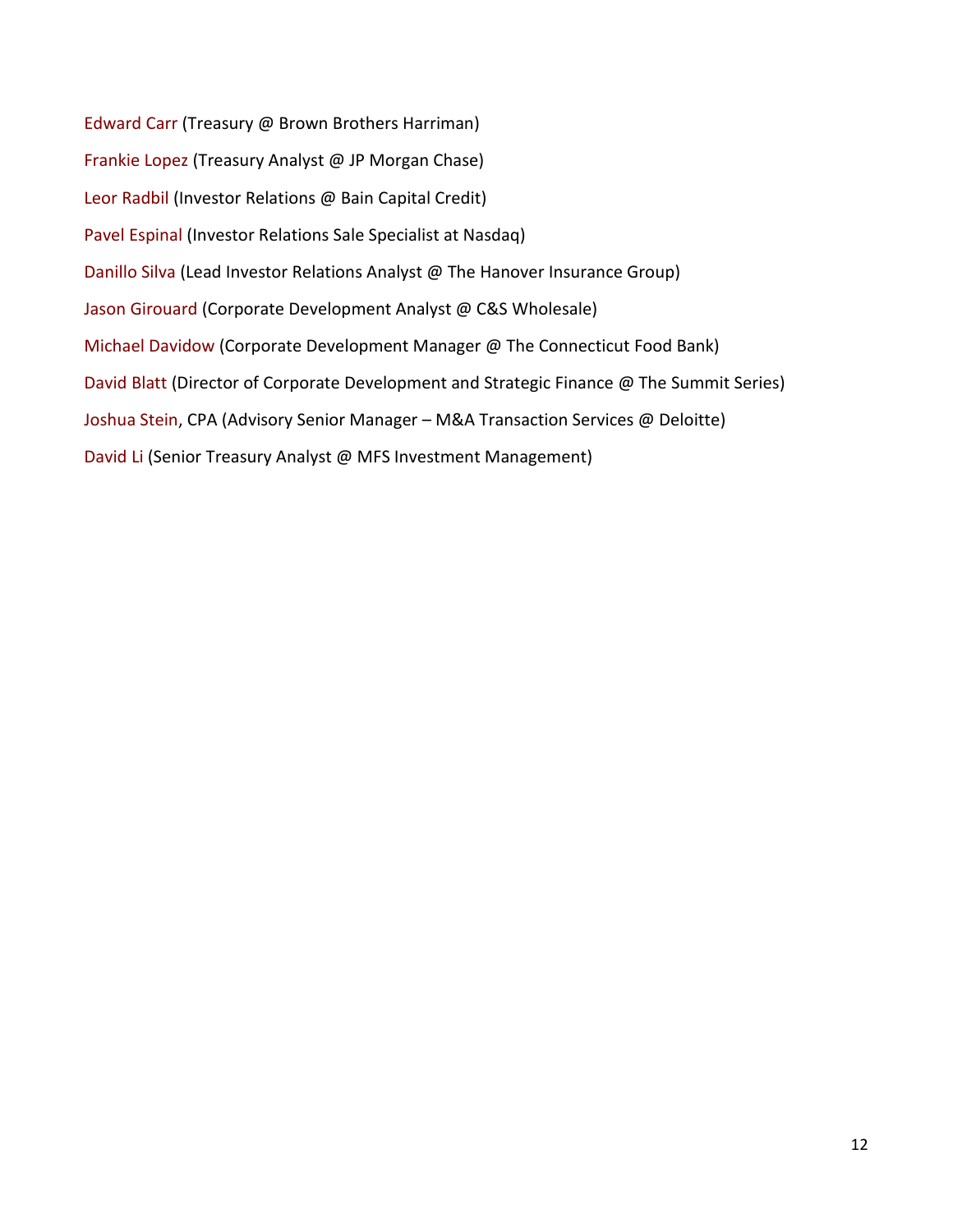

# **Banks/"Sell Side"**

Banks, which are often referred to as "dealers" or, collectively as the "sell side", offer a wide range of opportunities. Four main categories – Investment Banking, Equity research, Sales & Trading and Commercial Banking, can be broken into their own subsets.

"Sell side" refers to firms who are involved in the origination and sale of stocks, bonds, derivatives and other securities. As the position implies, there is a large degree of sales involved with most sell-side careers, particularly in top positions. These organizations offer services to clients and income is generated from increasing clients. Professionals are typically in client facing roles where compensation is closely tied to fees generated. Junior roles and compensation will be more aligned with analytical performance that supports senior executives in the sale of services.

Sell side professionals may also design different investment products.

The general characterization of professionals who work in the sell side is highly competitive, ambitious, smart and motivated. Hours are long and the work is very demanding but a lot of money can be made in sell side professions. It is a challenging environment where skills need to be developed rapidly.

The following graphic helps to illustrate how the players in corporate finance interact with each other.

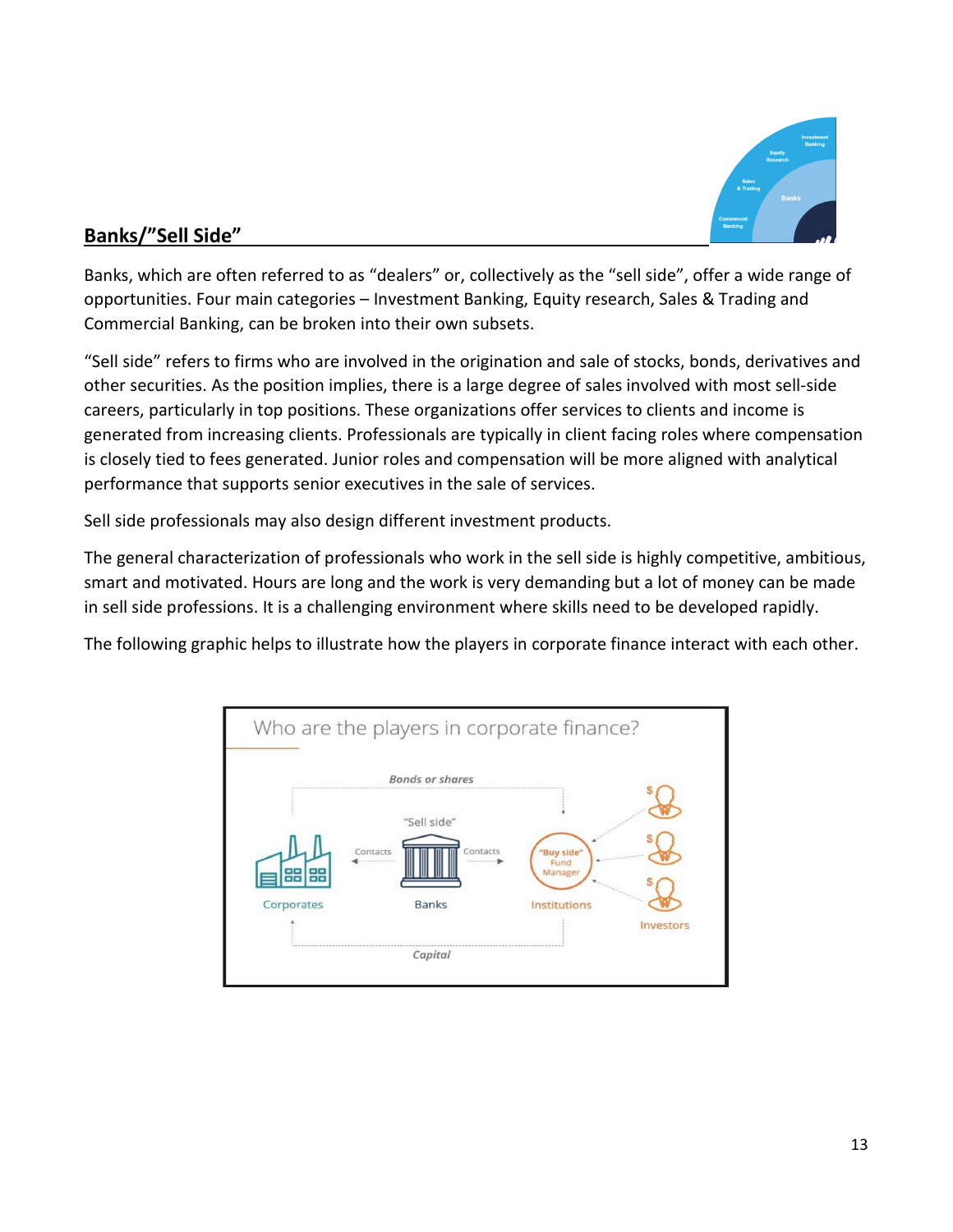### **Investment Banking "Sell Side"**

The Investment Banking Division (IBD) of an investment bank helps governments, corporations and institutions raise capital and complete mergers and acquisitions (M&A).

A career in investment banking is extremely demanding with analysts frequently working 100 hours a week. The competition for positions is intense, compensation is very high and the work is very high profile. The tradeoff, however, is long hours, a military-like work culture and a lot of grunt work.

Understanding the structure of an investment bank is important as you begin to identify what area of an investment bank you may be interested in. An investment bank is like any other company, comprised of functions that bring in revenue and others that support the operations of the company. Knowing the difference between "Front Office" and "Middle" or "Back" Office operations is critical.

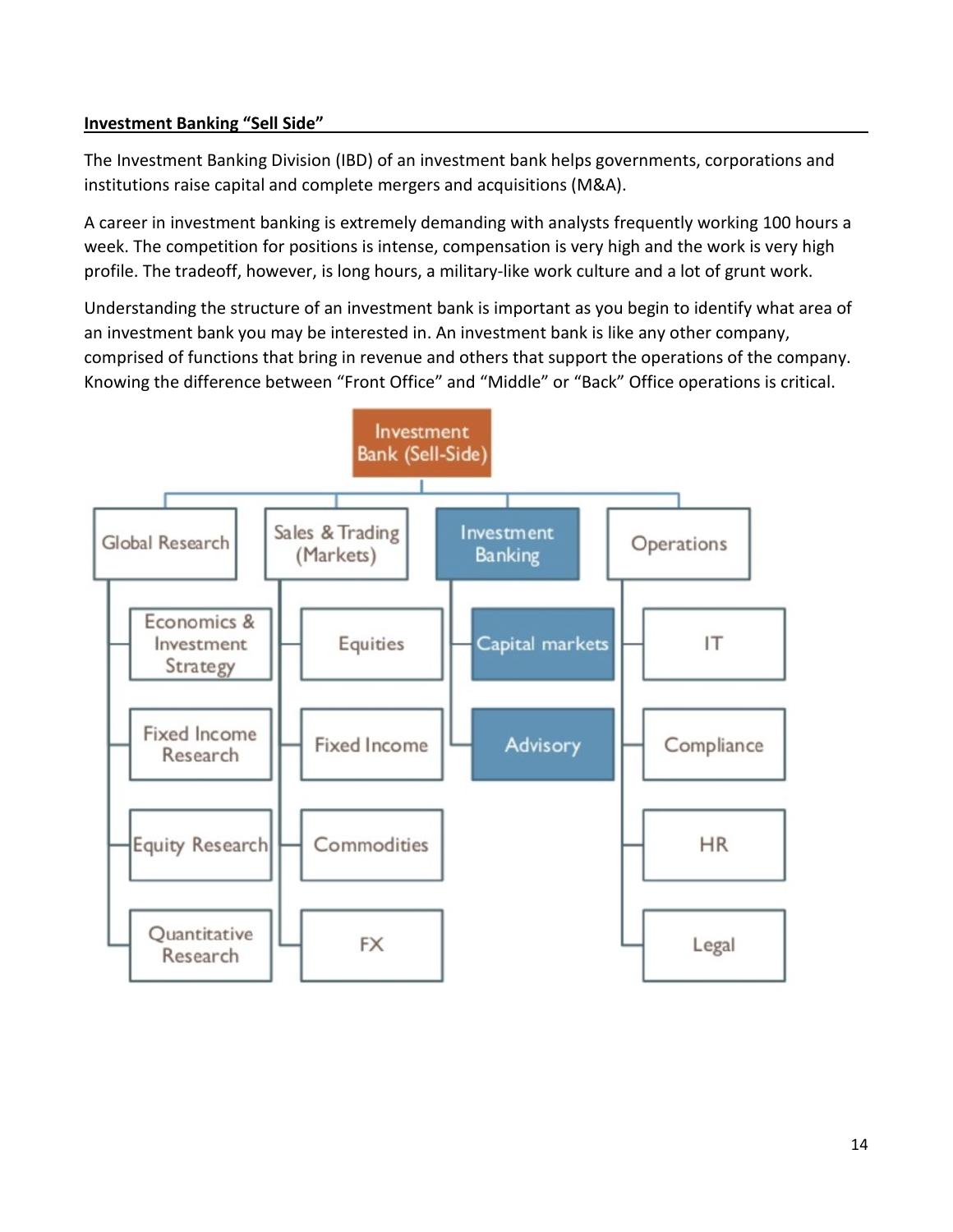### **Key Personality Traits of Corporate Development Professionals**

- Highly ambitious
- Competitive
- Detail oriented
- Quantitative
- Polished and presentable

### **Most Common Entry Points**

Most analysts are recruited from top undergraduate programs at "target schools" or other highly regarded universities. Analysts typically stay for  $2 - 3$  years at which point they are promoted to associate, move on to graduate school or to something else. Private Equity, Start Up environments and Corporate Finance are common exit opportunities for investment banking associates.





- **Product:** Mergers & Acquisitions (M&A), Restructuring, Leveraged Finance, Equity Capital Markets, Debt Capital Markets
	- o Focus on knowing specific transactional models *really well.* Merger models or Leveraged BuyOut (LBO) models. Not as much focus on learning an industry in depth.
- **Industry:** Technology, Media and Telecommunications (TMT), Healthcare, Natural resources (Oil, Gas, Mining, and Power & Utilities), Financial Institutions Group (FIG), Industrials, Real Estate Investment Banking.
	- o Focus is more on knowledge of the industry, what different companies are doing and building operational models for companies
	- o TMT is a highly sought group due to exit opportunities in tech companies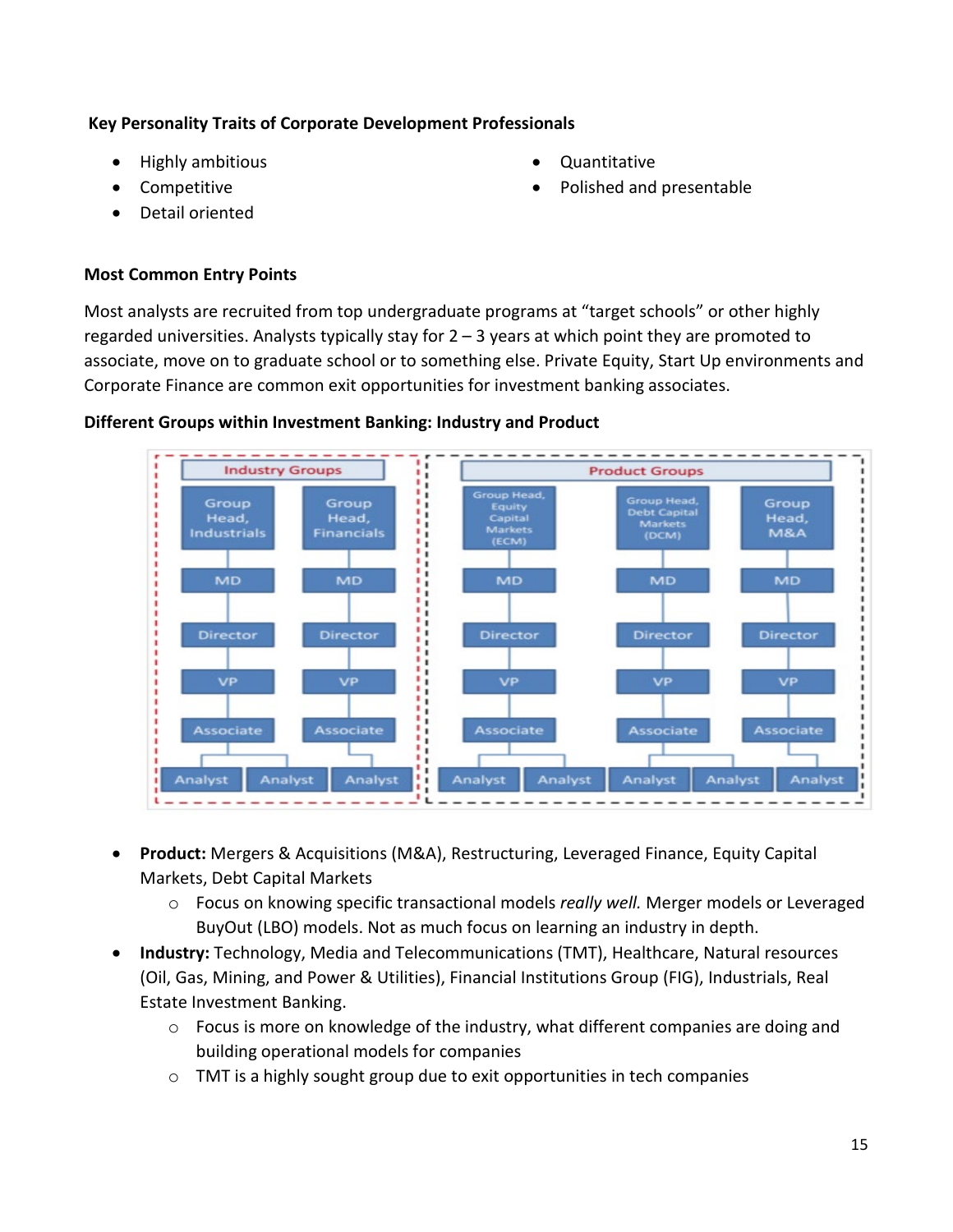### **Sub-divisions within groups include:**

- **Origination**  these groups market and pitch for new clients, mostly for financings
- **Advisory** these groups advise companies on buying other companies M&A
- **Coverage**  these groups do both origination and advisory work but are focused on specific sectors such as industrials. Coverage groups are those most people refer to when they talk about "industry groups".

### **What is the "Chinese Wall"?**

The Chinese Wall is the ethical barrier between different divisions of a financial or other institution to avoid conflicts of interest. In the investment banking arena, this wall exists to between the advisory (IB) side and S&T and Research. The wall is there to prevent leaks of corporate inside information which could potentially influence decisions on either side.

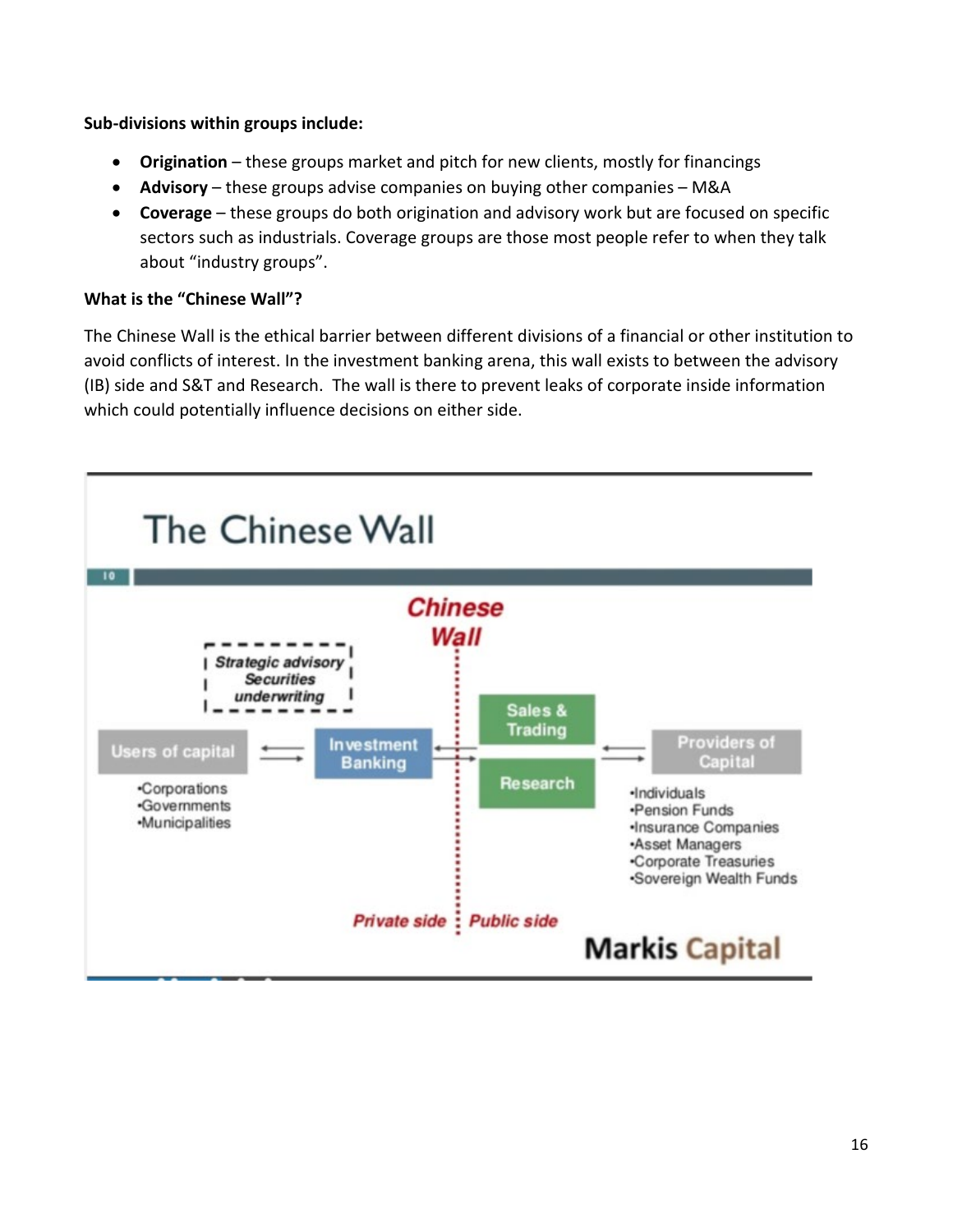### **Compensation**

Investment banking compensation is paid on two components: salary and bonus. The bonus is a large part of the total income across all positions but especially at the more senior levels where it can be several times the base.

- Analyst: \$100,000 to \$150,000 (base salary plus bonus)
- Associate: \$150,000 to \$300,000 (base salary plus bonus)
- VP/Director/MD: \$300,000 to \$1,000,000+

### **Equity Research**

Equity Research professional in an investment bank provide research coverage of public companies and distributes that research to the bank's clients. This is a demanding career with analysts and associates working 70+ hours weekly. This is a career for those who enjoy cerebral (brainy) work – research and analysis.

The organizational chart in Equity Research is much flatter than that of Investment Banking making for less upward movement.

### **Key Personality Traits of Equity Research Professionals**

- Works independently
- Cerebral
- Detail oriented

### **Most Common Entry/Exits Points**

The main entry point for equity research positions is Associate. Associates are typically recruited from top Undergrad and MBAs programs. Associates typically spend 3 – 4 years in the position until becoming an analyst-associate, and finally an analyst.

Equity Research professionals tend to stay in their roles for a long time as they work life balance is more reasonable compared to investment banking. Analysts move from sell-side to buy-side forms where the work is similar and is used by the firm's portfolio managers. Or, another common move is corporate development working on M&A transactions or work in financial planning and analysis.

### **Compensation**

Based on the size of firm, compensation can vary widely.

- **Associate**: \$80,000 to \$140,000 (base salary plus bonus)
- **Analyst**: \$120,000 to \$500,000+ (base salary plus bonus)
- Quantitative
- Introverted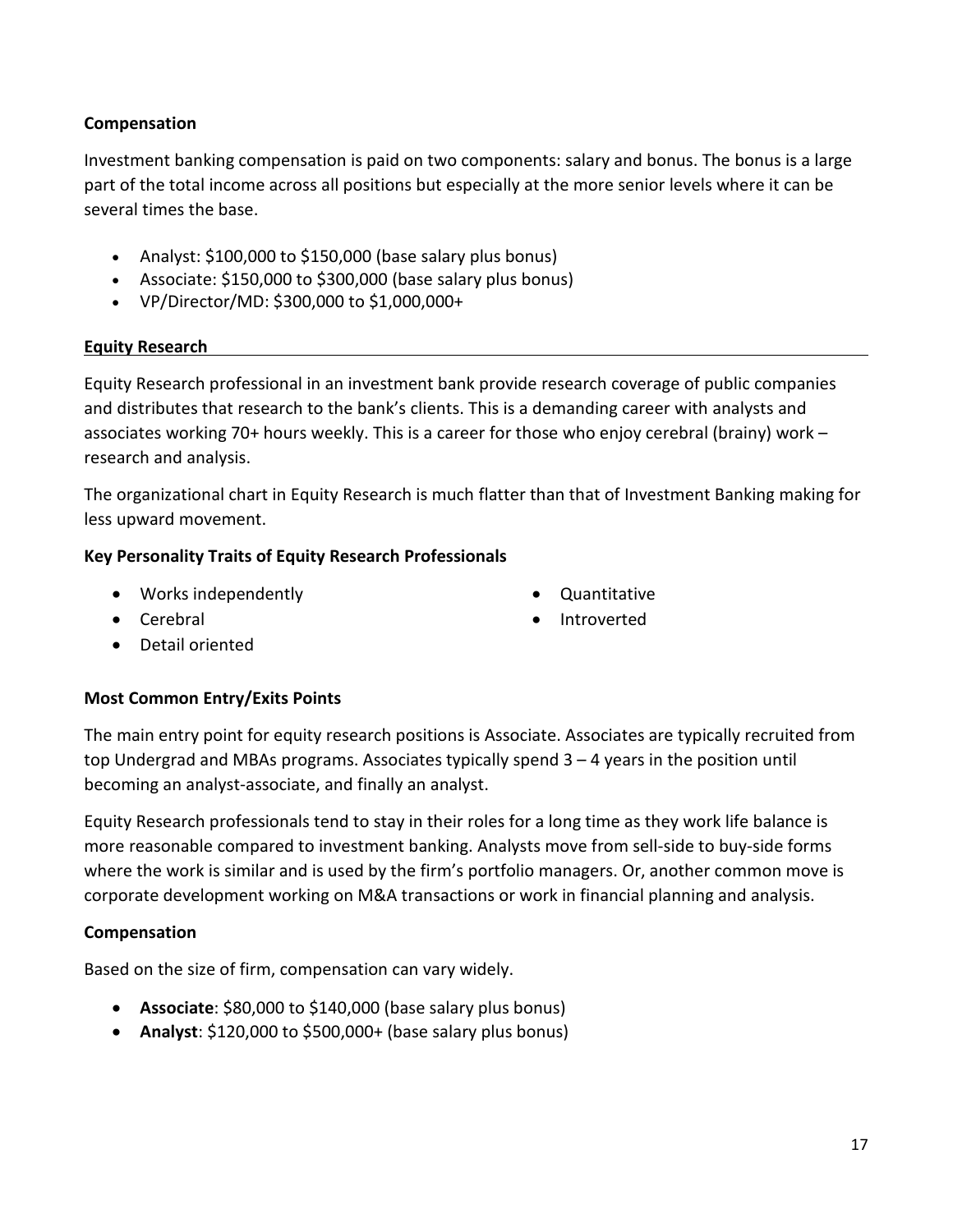### **Sales & Trading (S&T)**

Sales and trading professionals of an investment bank helps mutual funds, hedge funds, pension funds, etc., facilitate transactions (buy/sell). This is a strenuous career in a very fast-paced environment.

There are licensing requirements for traders including Series 7 and Series 63 in the US.

### **Key Personality Traits of Sales & Trading Professionals**

- Highly ambitious/driven to succeed
- Competitive
- Communicates effectively
- Incredibly personable
- Polished and presentable
- Can dissect large amounts of information quickly and relay it efficiently to others
- Passionate about markets

#### **Most Common Entry/Exits Points**

An Associate role is the typical entry point for Sales & Trading professionals. Candidates can move into Director, Vice President, Executive Director, Managing Director and Head positions depending on the size of the firm.

Exit opportunities include staying at the firm or going to work on the client (buy side) side.

#### **Compensation**

- **Analyst:** \$100,000 to \$150,000 (base salary plus bonus)
- **Vice President/Director:** \$150,000 to \$250,000+ (base salary plus bonus)

#### **Commercial/Corporate/Consumer (Retail) Banks**

**Commercial Banks** provide individuals and lower-tier businesses with credit products such as term loans, revolving lines of credit, syndicated facilities, cash management services and other fixed income products.

**Corporate Banks** primarily deal with corporations and institutions providing the same services listed above. They provide clients with financing through debt issuances, structured products and other banking and investment products.

**Consumer Banks** provide services to individual customers, rather than to companies, institutions or other banks.

As a credit analyst or account manager, you will deliver financial advice and solutions that are tailored to your clients' needs such as growing their business, buying new equipment, funding working capital and day-to-day banking.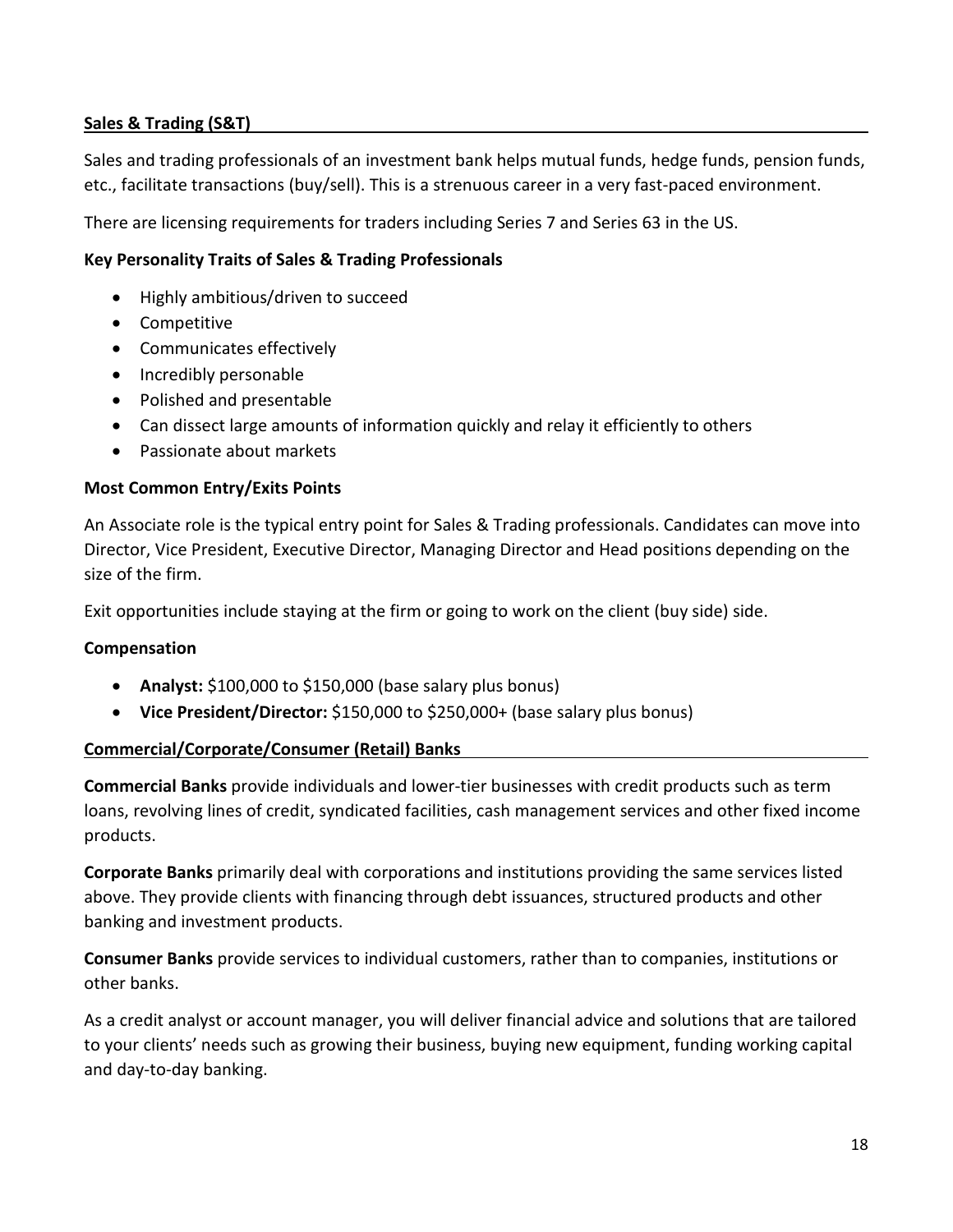### **Key Personality Traits of Commercial Banking Professionals**

- Analytical
- Inquisitive
- Friendly
- Self-motivated
- Focused
- Relationship-oriented

### **Most Common Entry/Exits Points**

**Credit analysts** are recruited from both undergrad and account managers from an MBA program.

Credit analysts are tasked with analyzing a client's financial statements, competitive position, industry and management team. The analyst prepares an application for credit that will determine the structure and pricing of a financing request.

An **account manager** is focused on business development and is more client focused.

Work life balance is reasonable with hour typically from 8 am to 6 pm.

Those who seek to move out of commercial banking may go in the direction of corporate banking, investment management or private lending.

### **Compensation**

- Credit Analyst: \$50,000 to \$80,000 (base salary plus bonus)
- Account Manager: \$60,000 to \$100,000+ (base salary plus bonus)

### **Custodian Banks**

A custodian bank, or simply custodian, is a specialized financial institution responsible for safeguarding a firm's or individual's assets and is not engaged in "traditional" commercial or consumer/retail banking such as mortgage or personal lending, branch banking, personal accounts, automated teller machines, etc.

Custodian banks do the following:

- Hold in safekeeping assets/securities such as [stocks,](https://en.wikipedia.org/wiki/Equities) [bonds,](https://en.wikipedia.org/wiki/Bond_(finance)) [commodities](https://en.wikipedia.org/wiki/Commodities) such as [precious](https://en.wikipedia.org/wiki/Precious_metals)  [metals](https://en.wikipedia.org/wiki/Precious_metals) and [currency](https://en.wikipedia.org/wiki/Currency) (cash), domestic and foreign
- Arrange [settlement](https://en.wikipedia.org/wiki/Settlement_(finance)) of any purchases and sales and deliveries in/out of such securities and currency
- Collect information on and income from such assets [\(dividends](https://en.wikipedia.org/wiki/Dividend) in the case of stocks/equities and [coupons](https://en.wikipedia.org/wiki/Coupon_(bond)) (interest payments) in the case of bonds) and administer related [tax](https://en.wikipedia.org/wiki/Tax_withholding)  [withholding](https://en.wikipedia.org/wiki/Tax_withholding) documents and foreign tax reclamation
- Administer voluntary and involuntary [corporate actions](https://en.wikipedia.org/wiki/Corporate_action) on securities held such as stock dividends, [stock splits,](https://en.wikipedia.org/wiki/Stock_split) business combinations [\(mergers\)](https://en.wikipedia.org/wiki/Mergers), [tender offers,](https://en.wikipedia.org/wiki/Tender_offers) [bond calls,](https://en.wikipedia.org/wiki/Callable_bond) etc.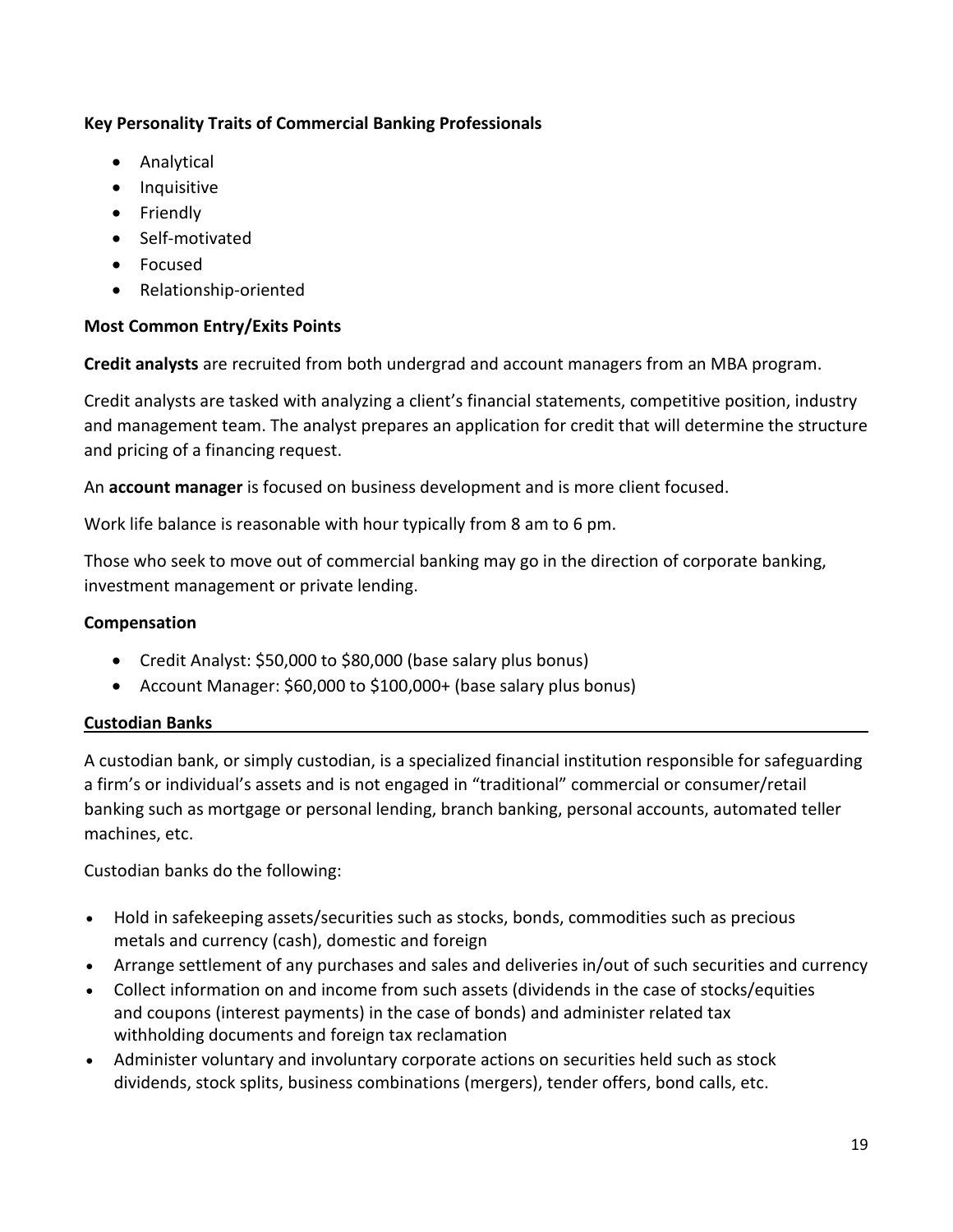- Provide information on the securities and their issuers such as annual general meetings and related proxies
- Maintain currency/cash bank accounts, effect deposits and withdrawals and manage other cash transactions
- Perform [foreign exchange](https://en.wikipedia.org/wiki/Foreign_exchange_market) transactions
- Often perform additional services for particular clients such as mutual funds; examples include [fund accounting,](https://en.wikipedia.org/wiki/Fund_accounting) administration, legal, compliance and tax support services

There are four major areas of specialization for professionals in custodial banking:

- Client Relationship Management and sales
- Product Development
- Delivery (Operations)
- Technology

### **Most Common Entry/Exits Points**

Junior roles in custody have historically been very process-driven. However, this is changing as many of the repetitive tasks are becoming automated. Some common entry points include corporate actions, product development (analyst) and process analyst.

The following four banks manage most of the US Custodian business:



"Day in the Life" Insight: [https://www.linkedin.com/pulse/wall-street-custody-middle-office-day-life](https://www.linkedin.com/pulse/wall-street-custody-middle-office-day-life-ac-officer-mike-holman/)[ac-officer-mike-holman/](https://www.linkedin.com/pulse/wall-street-custody-middle-office-day-life-ac-officer-mike-holman/) (4 separate "Day in the Life" articles)

### **Merchant Banking**

Merchant banks deal mostly with international finance, business loans for companies and underwriting. They are experts dealing with international trade and multinational corporations. Merchant banks may perform some of the same services as Investment Banks but it does not provide general banking to the public.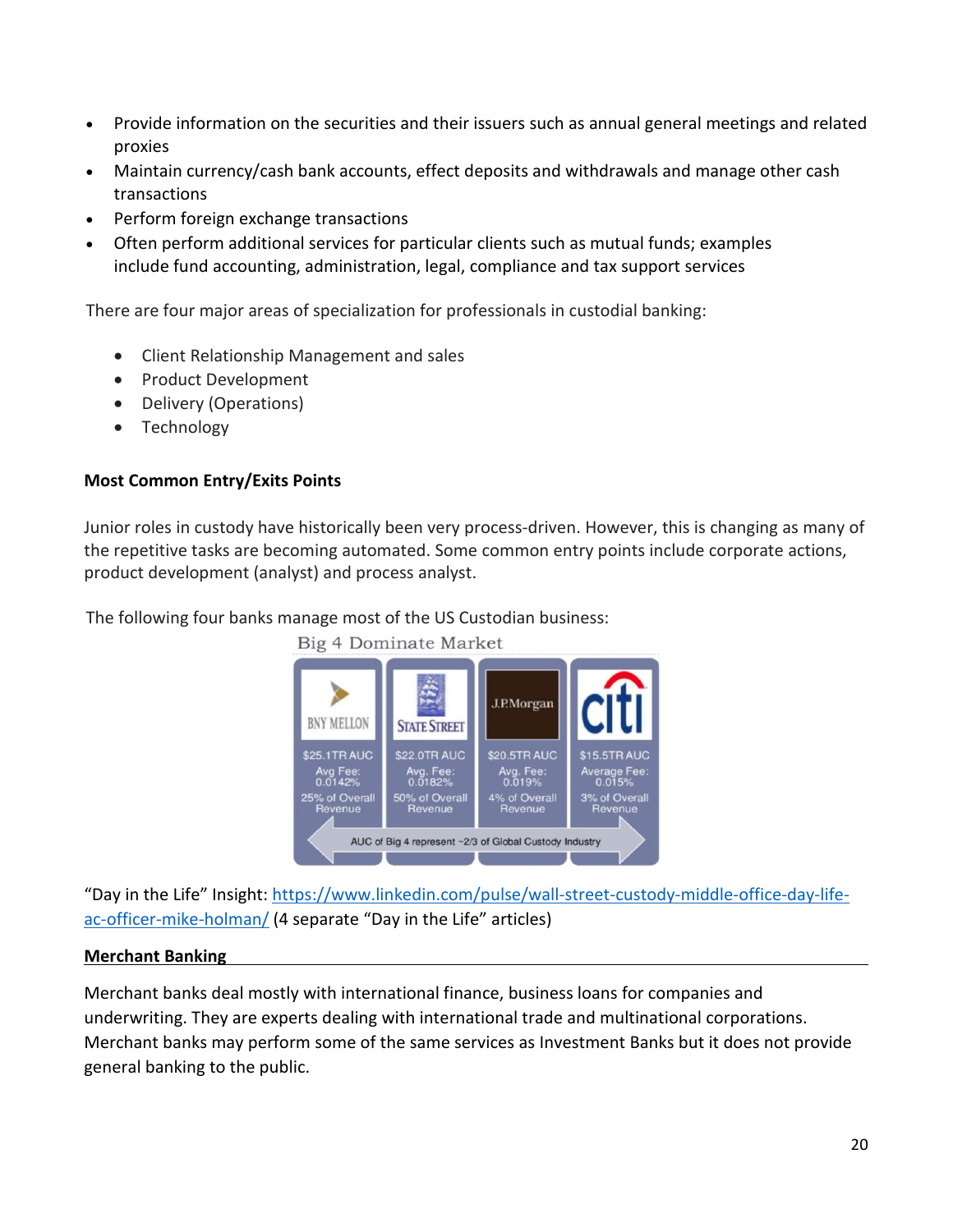A main function of the merchant bank is to provide financing to large corporations that do business overseas. These banks facilitate trades through the use of a "Letter of Credit" (LOC) that acts as a form of payment in international transactions. They also manage the currency exchanges as funds are transferred.

One primary difference between a merchant bank and an investment bank is that merchant banks work with companies that may not be large enough to raise funds through an "initial public offering" (IPO). Investment banks underwrite and sell securities through IPOs.

### **Examples of Isenberg Alum in Related Positions:**

Tamar Katz (Investment Banking Analyst in Real Estate & Lodging Group @ CitiBank) Joshua Owczarski (Investment Banking Analyst @ Capstone Headwaters) Olivia Wise (Investment Banking Analyst Mergers & Acquisitions Infrastructure @ Morgan Stanley) Hannah Kim (Investment banking Analyst @ Cowen and Company) Julian Riesel (Private Banking Consultant @ Bank Leumi USA) Moureen Kim (Sales & Trading Analyst @ Citi) Eileen McDonald (Sales & Trading Analyst @ JPMorgan) Anthony Espinosa (US Equity Sales at Macquarie Group) Ozi Sander (Trading @ Citi) Andrew Dunne (FX Trader @ Standard Chartered Bank) Benjamin Spotts (Trading Operations Associate @ Fisher Investments) Anna Besyakova (Commodities Trade Control @ Merrill Lynch) Kyle Jessey (M&A Analyst @ Credit Suisse) Zev Garell (Leveraged Finance @ JPMorgan) Jill Sawyer (Senior Equity Research Associate @ Citi) Omer Sander (Equity research Analyst @ JPMorgan) Steven Reece, CFA (Global Equity Analyst @ Eaton Vance) Zachary Fadem (Senior Equity Analyst @ Wells Fargo)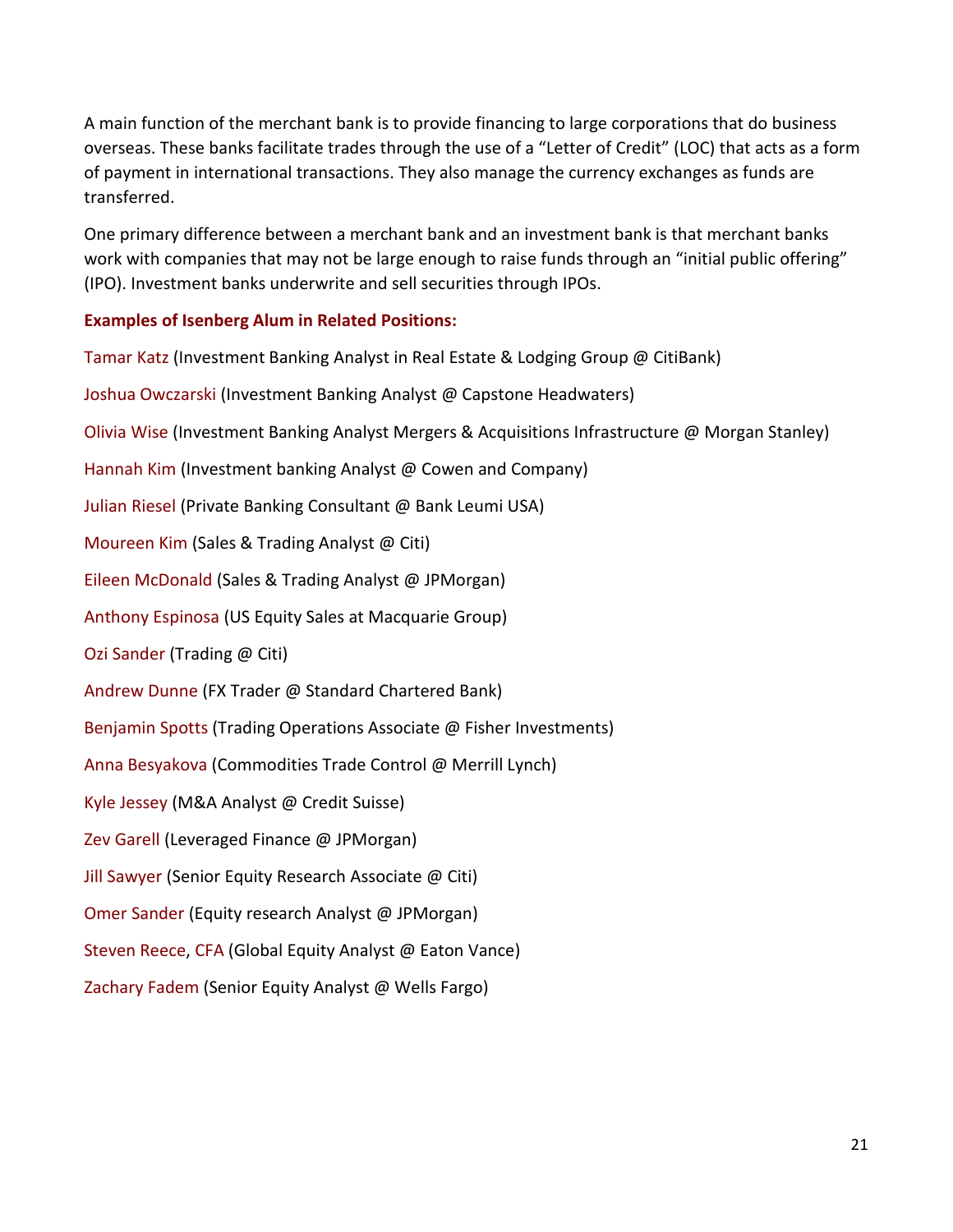As we move to the next slice of the corporate finance universe focused on Institutions, a graphic illustrating the differences between financial institutions serves to reinforce what is being presented.

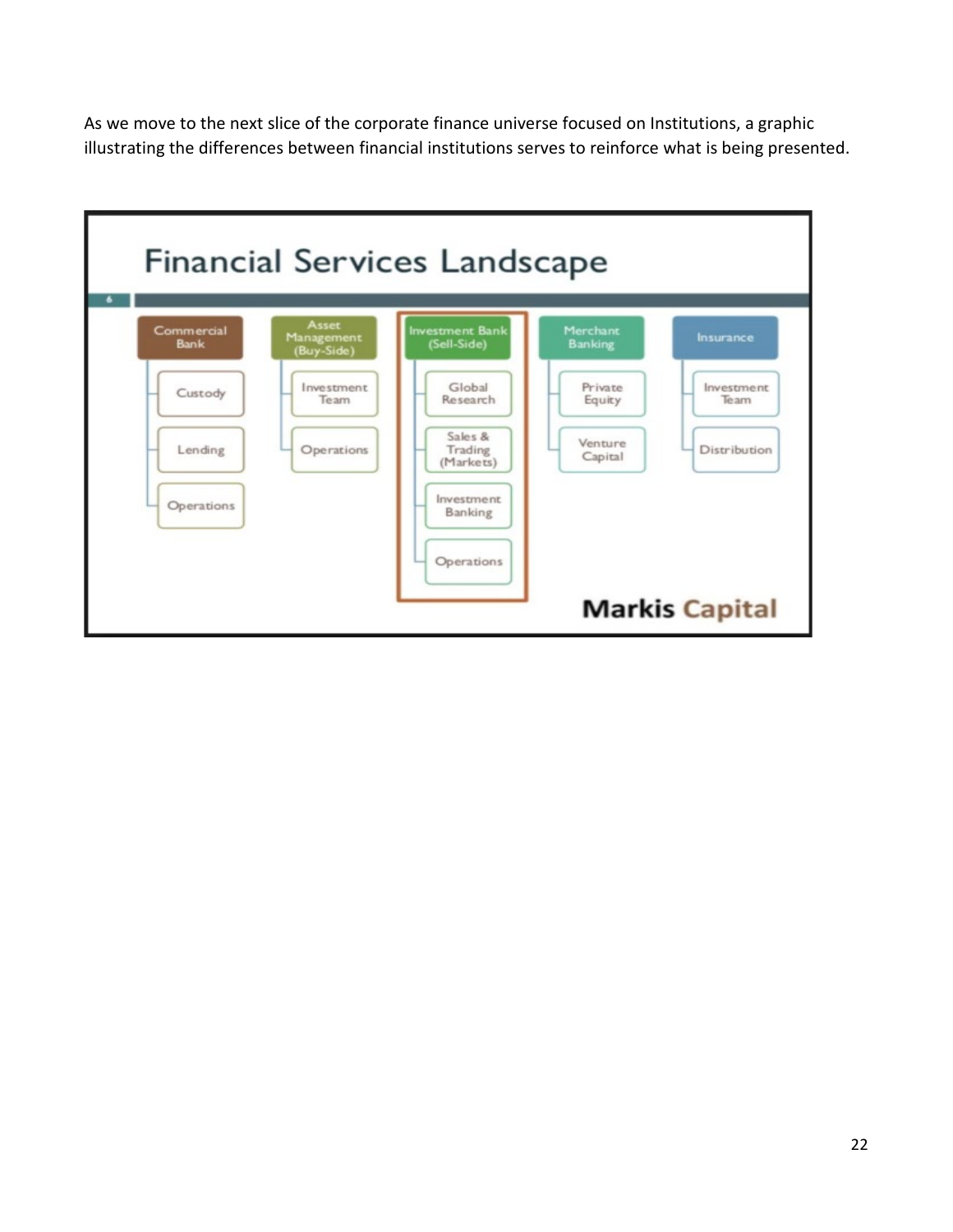

## **Institutions ("Buy-Side")**

Institutional asset managers, which are often collectively referred to as the "buy side", offer a wide range of roles including:

- Private Equity
- Portfolio Management
- Research

"Buy side" means a firm is involved in purchasing stocks, bonds, derivatives and other securities from a sell-side bank/dealer. These institutions manage the money that's being invested in the markets. Professionals are often very cerebral, analytical and professional and can endure the long hours associated with a career in a buy-side firm. Compensation can be high based and based on a performance compensation structure that reflects their investment returns/track record.

In general, buy-side analysts research and make recommendations about profitable investments. These recommendations are passed on to the fund managers who execute the trades. Buy-side analysts must be able to assess how well each investment aligns with the fund's investment strategy in order to make strong recommendations. The word of a buy-side analysts is often highly trusted and also monitored as a high record of reliability is key to the success of the fund.

Buy – side analysts enjoy a highly prestigious and rewarding career.

### **Most Common Entry/Exits Points**

The role of Associate is the common entry point for buy-side analysts and are typically recruited from MBA programs. Associates typically spend  $3 - 4$  years before becoming an associate-analyst and finally an analyst.

It is common for associates and analysts to stay in the buy side for a long duration. Some research professionals go to private equity or start their own funds.

### **Compensation**

- Associate: \$120,000 to \$200,000 (base salary plus bonus)
- Analyst: \$200,000 to \$1,000,000+ (base salary plus bonus)

### **Portfolio Management**

Portfolio Managers (PM) oversees the management of investment portfolios for their clients. Clients include pension funds, banks, hedge funds, wealth management firms, insurance companies, charities and family offices. The PM is responsible for maintaining the proper asset mix and investment strategy that suits the client's needs.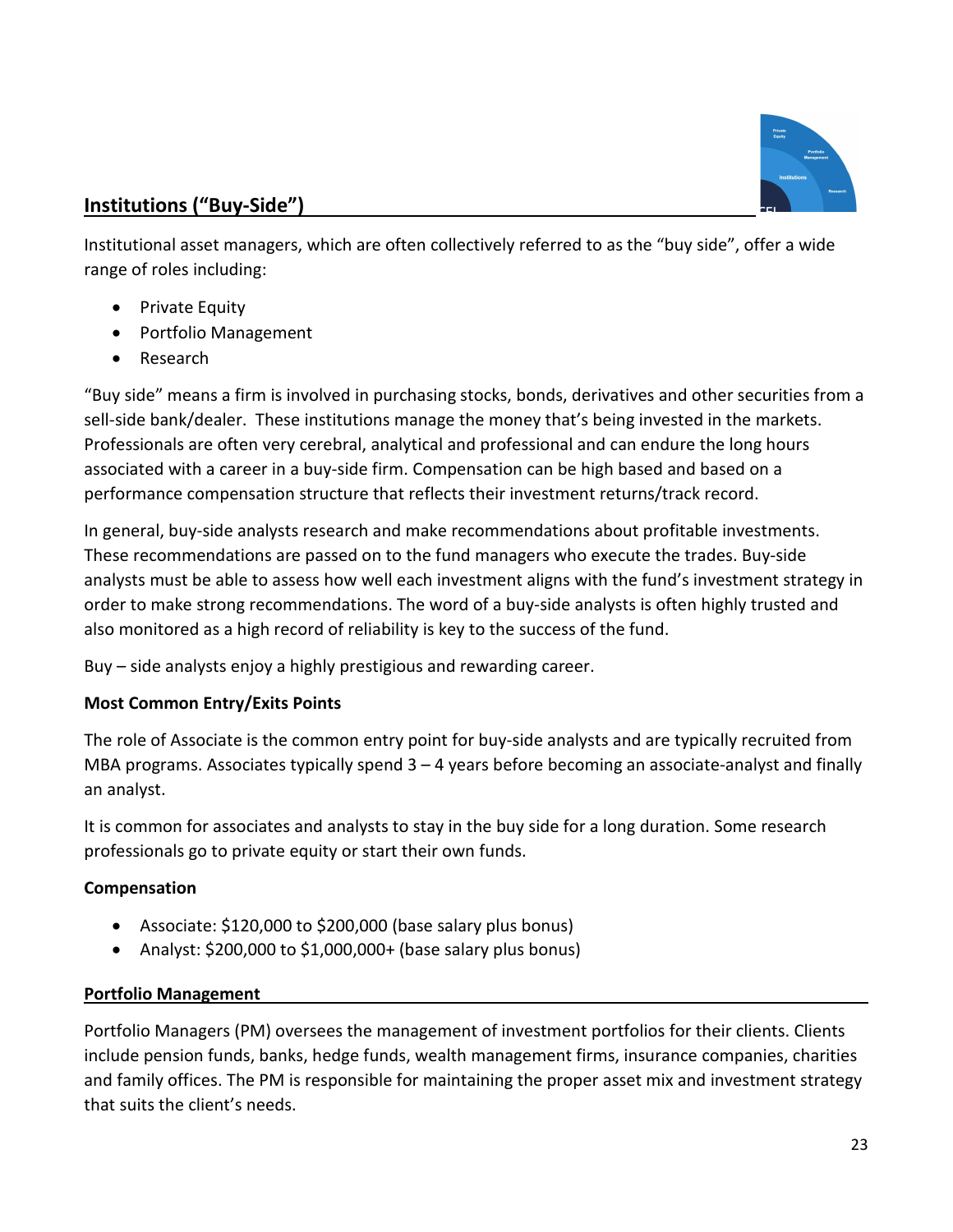### **Key Personality Traits of Portfolio Management Professionals**

- Cerebral
- Detail oriented
- Quantitative
- Client focused

### **Most Common Entry/Exits Points**

PM's typically advance into the position from a financial analyst role in equity research. Strong performance and expertise help an analyst move into a portfolio manager position. This typically occurs at a later stage in a professional's career and may take several years as an associate or analyst before becoming a PM.

The role of portfolio manager is often an end point for many professionals and gaining more assets under management (AUM) becomes the focus. Some professionals may tale on leadership or executive roles at the firm or start their own asset management firm.

### **Compensation**

- Junior Portfolio Manager: \$200,000 to 500,000+
- Senior Portfolio Manager: \$500,000 to 1,000,000+

### **Private Equity**

Private Equity is a common career progression for investment banking professionals. While there are advantages to a buy-side career, the hours are still long and require extensive financial modeling work. Roles in PE are less client facing/sales oriented than investment banking unless you are a senior and involved in fundraising which demands strong relationship building capabilities.

### **Key Personality Traits of Private Equity Professionals**

- Highly ambitious
- Competitive
- Detail oriented
- Quantitative
- Polished and presentable

### **Most Common Entry/Exits Points**

There are two primary entry points into private equity.

MBA candidates are recruited as associates from top schools. Prior banking experience is not necessarily required and associates typically remain in the position for 2 – 3 years until they get promoted to VP or move onto something else.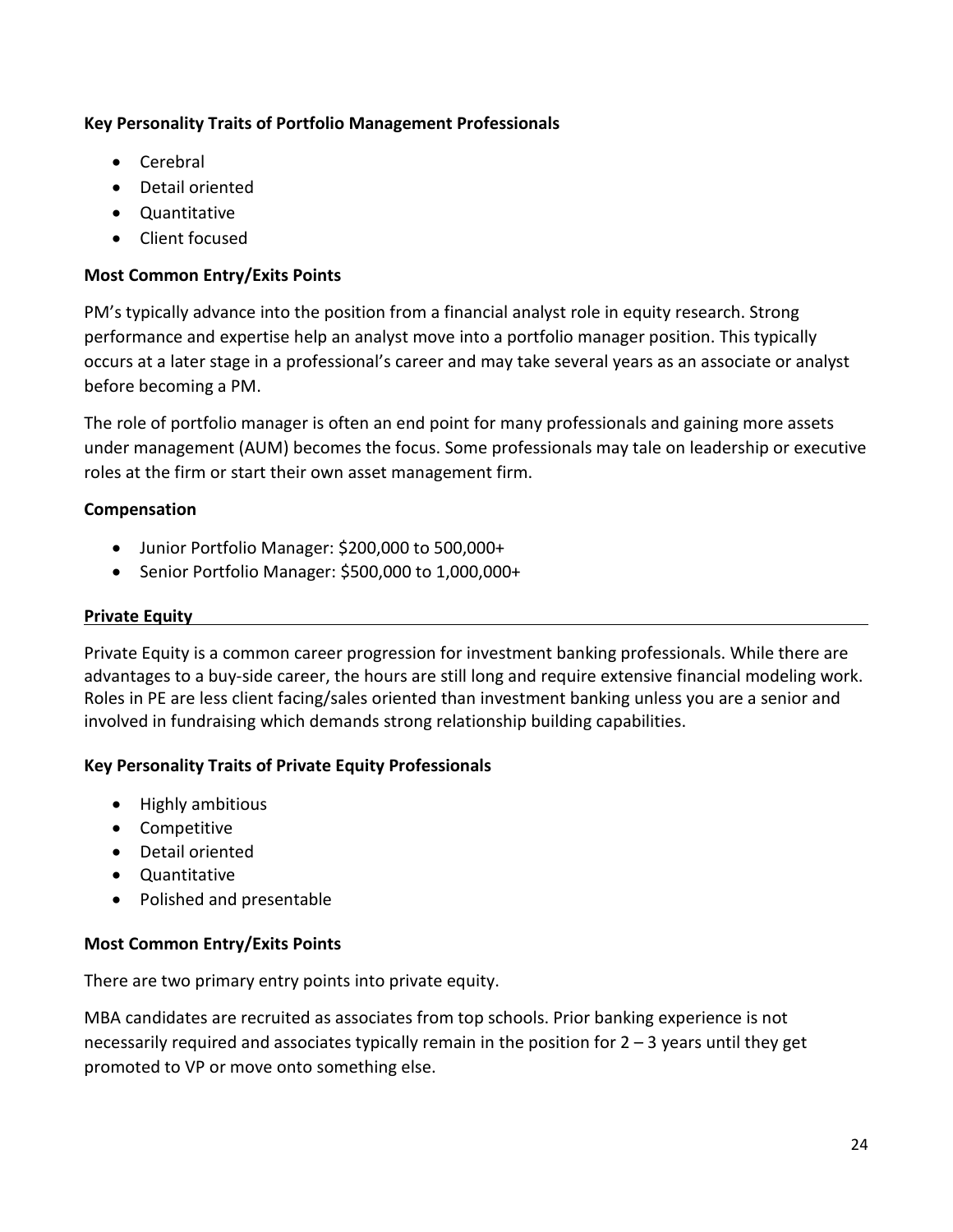Investment banking professionals are also recruited in private equity due to their strong financial modeling and valuation skills. They also stay 2 – 3 years before a promotion to VP or a move to something else.

PE professionals who do not seek leadership roles or decide to leave one may own and operate small or mid-sized businesses.

#### **Compensation**

- **Associate:** \$200,000 to \$300,000 (base salary plus bonus)
- **VP/Director:** \$300,000 to \$600,000 (base salary plus bonus)
- **Principal:** 1,000,000+

#### **Examples of Isenberg Alum in Related Positions:**

Luke Zhou (Private Equity Analyst @ Blackrock) Michael McCorkle (Private Equity Senior Associate @ State Street) Michael Houy (Private Equity Partner/Investor @ FC Prestone) Christopher Finn (Director, Real Estate Private Equity @ Liberty Mutual) Nicholas Aveni (Private Debt Analyst, Private Equity Analyst @ Barings Capital) James Bardowski (Senior Associate Analyst, Institutional Equity Research @ Axiom Capital Management) Bob Doane, CFA (Assistant Portfolio Manager @ The Hartford Investment management Company) Myles Grenier, CFA (VP, Portfolio Management at Gurtin Municipal Bond Management) Brennan Mack (Associate Director – Leveraged Finance Credit Risk) David Dupre (Portfolio Manager Associate @ US Trust) Jacqueline Krusemark (Investment Research Associate @ Wellington Management) Benjamin Black (Investment Grade Research Analyst @ Barings) Jeffrey Ambrosi (Equity Research Associate @ Merrill Lynch) Gregory Yencharis, CFA (Fixed Income Research Analyst @ Neuberger Berman) Lenny Senkovsky, CFA (Global High Yield @ Eaton Vance) Sam Plotkin (Private Equity Valuation Analyst @ Wellington Management) Jordan Kohn (Associate Analyst Sirios Capital) Adam Ladd (Investment Associate @ Amherst College)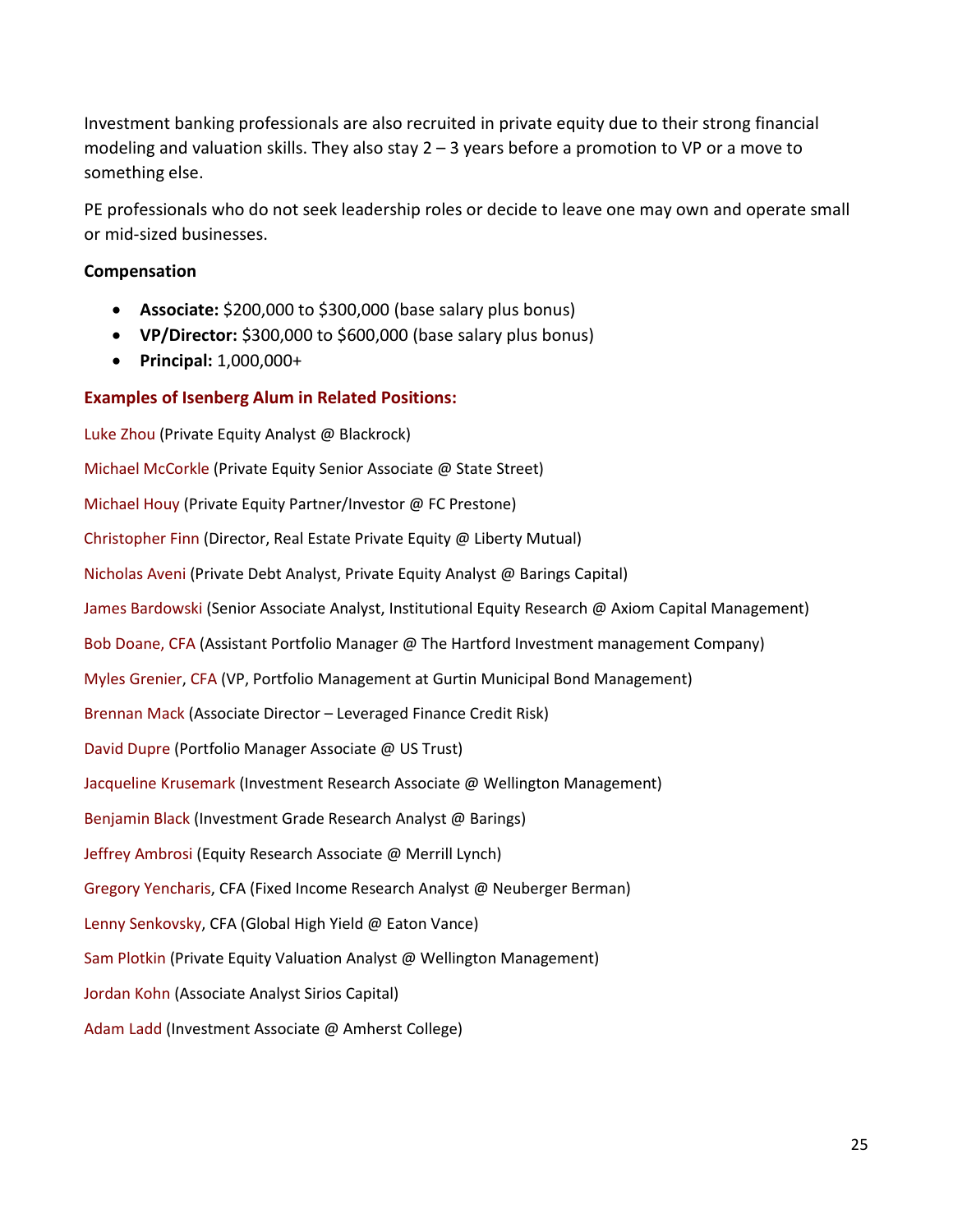

## **Wealth Management/Financial Planning**

A financial planner advises individuals on managing their personal finances and deals with matters such as saving for retirement, saving for college, saving for a home or car purchase, budgeting, expenditure control, borrowing and investing. A good financial planner understands taxes, estate planning issues and knows how the listen. The best financial planners are individuals with the heart of a teacher who enjoy helping clients understand how different financial products can increase their personal wealth.

Two general categories of financial planners exist and work under one of two professional "standards": *suitability* and *fiduciary*. Each of these has difference in how advisors relate to clients and how they earn income.

**Registered Investment Advisors (RIA)** are licensed under the SEC and work under a strict "fiduciary standard" established in 1940 by the Investment Advisors Act. This act established the highest level of care a financial planner or advisor operates under. The focus of a fiduciary's work is focused on the best interest of the client where conflicts of interest must be revealed. Similar to the level of care delivered by a lawyer or doctor, a RIA is required by law to put your financial interests ahead of his or her own. RIA professionals earn income through charging hourly rates, a fixed annual retainer or a percentage of the assets they manage.

Financial advisors who operate under the "suitability" standard can provide advice and financial products that may be considered "suitable" for a client based on the client's understanding of his or her financial situation. The suggestion of the advisor meets a suitable or reasonable solution. In this scenario, an advisor could suggest a product which provides him or her with a higher commission, meets the expectations of the client and is not required to reveal any conflict of interest. These professionals may be stock-brokers, insurance agents or may work at a bank and are licensed under FINRA (Financial Industry Regulatory Authority).

Many planners work either independently, in small firms or as representatives of larger financial services firms. Others may work in an insurance company. A financial planner may have relationships with financial advisors (branch managers), investment managers and/or mutual fund companies and leverages these relationships for actual investment activities on behalf of clients.

Staying current about developments in various financial products and how they can effect retirement and estate planning is essential for these professionals. While not every state requires certification, passing the exam to become a Certified Financial Planner (CFP) increases credibility and marketability to both employers and clients alike.

Being successful in sales is critical to the success of any financial planning professional as building and developing a client base.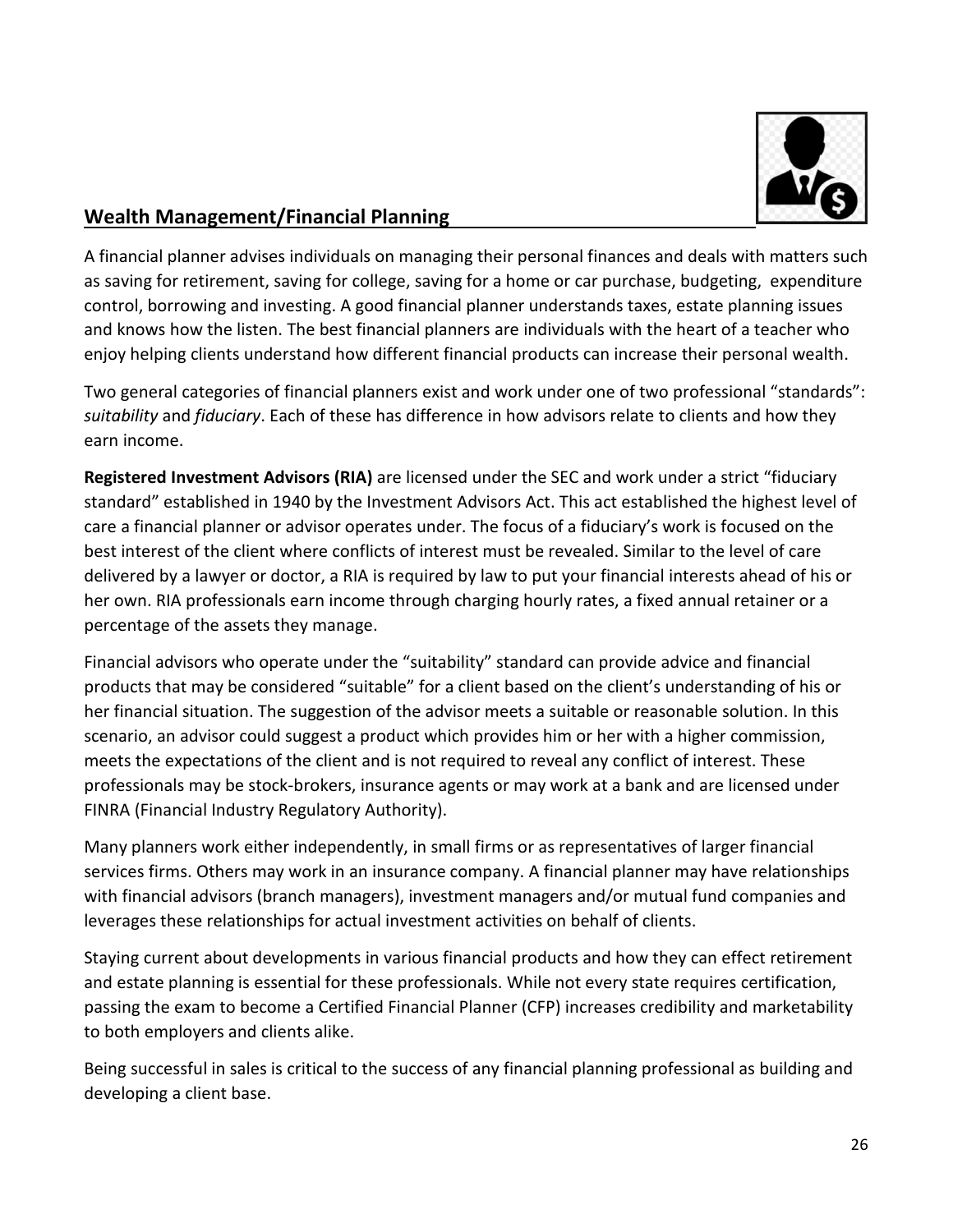### **Key Personality Traits of Private Equity Professionals**

- Are proactive
- Hold high standards
- Have personal integrity
- Excellent listening ability
- Have passion and empathy
- Are intellectually curious
- Highly analytical

### **Compensation**

Compensation for wealth management professionals is varied and depends on a mix of bonuses and salaries and how a firm structures the overall compensation package.

A grid compensation model ties earnings to performance and thus, the "sky is the limit". A fee of 1% to 1.5% is charged on assets under management (aum). More revenue brought in equates to a higher percentage of aum.

- $\bullet$  0 2 yrs: \$50K \$75K
- $\bullet$  3 5 yrs: \$100K \$200K
- $-6 10$  yrs: \$250K \$500K
- $\bullet$  10+ yrs: \$675K ?

### **Examples of Isenberg Alum in Related Positions:**

Jake Northrup, CFP (Investment Advisor @ Ballentine Partners, LLC)

James O'Hearn, CFP, AIF (SVP @ Investment Services Manager)

Christa Norton Canavan, RIA (Principal @Norton Financial Consultants)

Matt Whiting, CFP, CRPC (VP, Wealth Management Advisor @ Merrill Lynch)

Jennifer Welsh (Associate Financial Advisor @ Northwestern Mutual Financial Network)

Megan Trask, CFP (Senior Financial Advisor @ Connecticut Wealth Management, LLC)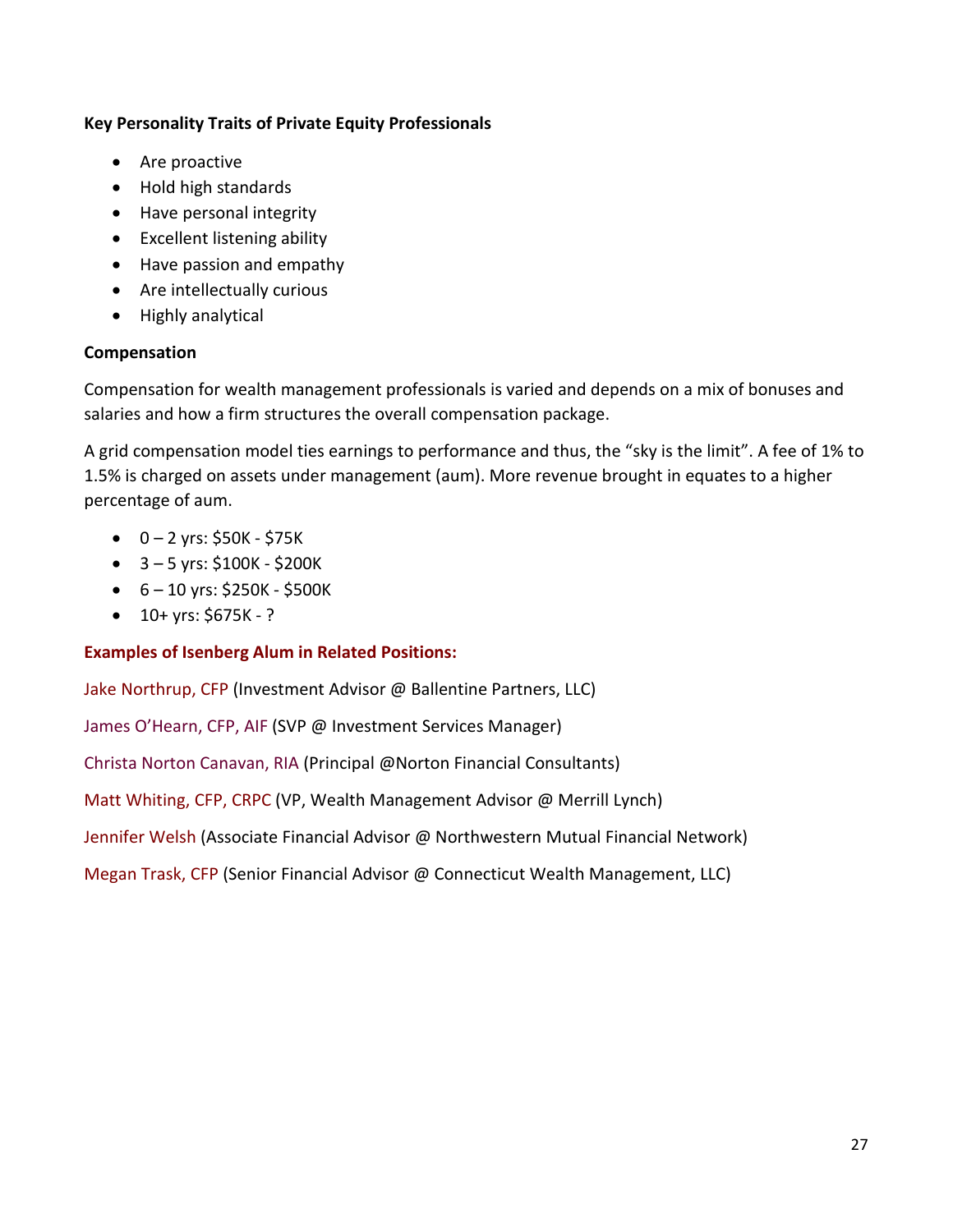### **Insurance/Risk Management**



The two primary types of insurance companies include: Life/health and property & casualty. The Life/health sector is comprised of mostly life insurance and retirement annuities and property & casualty covers home, auto and commercial business.

The scope of opportunities in the insurance industry is broad including careers in claims, underwriting, sales, and financial analysis associated with policies, firm investments and portfolio management. Many finance professionals pursue careers where analytical and technological skills are required

#### **Actuary**

Actuaries calculate risk using mathematics, including probability and statistics to help insurance providers set policy rates. Factors such as mortality rates and income levels help actuaries to establish policy rates. Actuarial projections are used by insurance companies to identify the most desirable clients. Thee professionals must commit to continuing education and take exams throughout the span of their careers. Skilled actuaries offer excellent business knowledge of finance, accounting and economics. They are often interested in a variety of historical, social, legislative and political issues as these all intersect in the work actuaries do.

#### **Key Personality/Skill Traits of Actuaries:**

- Specialized math knowledge calculus, statistics, probability
- Keen analytical, project management and problem-solving skills
- Strong technical skills
- Solid Written and Oral communication skills
- Self-motivation
- Creativity
- Independence
- Ambition
- Ability to work with others

#### **Compensation:**

Actuaries are well compensated. Experienced professionals have the potential to earn from \$150 - \$250,000 annually and many earn more than that. Entry level salaries begin in the low \$60's and increase with experience and the passing of required exams. Compensation also reflects the type of insurance disciple (Casualty, Health, Life, Pension) a person works in.

For detailed information about actuarial salaries, please visit <http://www.dwsimpson.com/salary#entrylevel>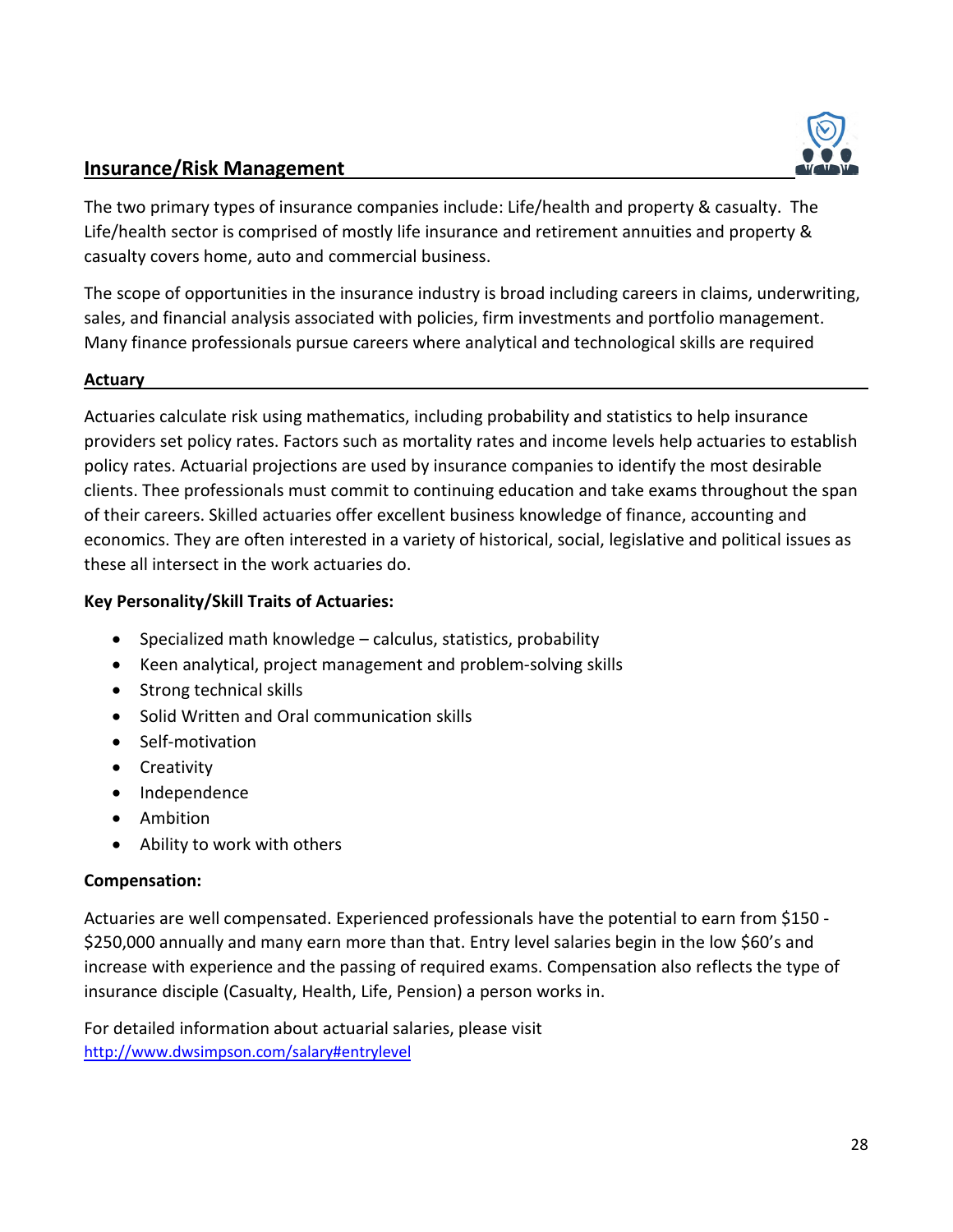### **Corporate Finance**

See prior section about careers in Corporate Finance. All employers in all industries have corporate finance functions.

#### **Investments/Risk Management**

Insurance companies need finance professionals to manage massive investment portfolios. In fact, Met Life has an amassed portfolio of over \$466 billion in assets. Large teams are required to ensure the success of these portfolios and analysts, traders, portfolio managers work together to make critical decisions on a daily basis.

Insurance companies represent massive buy-side institutions and often work with investment banks and capital market groups for access to desirable product offerings, such as equity IPOS and bond offerings.

Finance professionals working in the Insurance Industry either start their careers in the industry as a financial analyst or come from a career as a analyst in other industries.

Read about "Buy Side" careers in the prior section of this document.

#### **Examples of Isenberg Alum in Related Positions:**

Christopher Davey (Senior Actuarial Analyst @ Liberty Mutual)

Alexander Swanton (Pricing Manager, Spain Risk and transformation @ Liberty Mutual)

Dean Genatossio (Financial Analyst II @ The Hanover Insurance Group) Jon Barron (Director Investment Management @ John Hancock Financial Services)

Anmol Ahuja (Risk Management Analyst @ Liberty Mutual)

Nathaniel Clarkin (AVP, Corporate Finance @ The Hanover Group)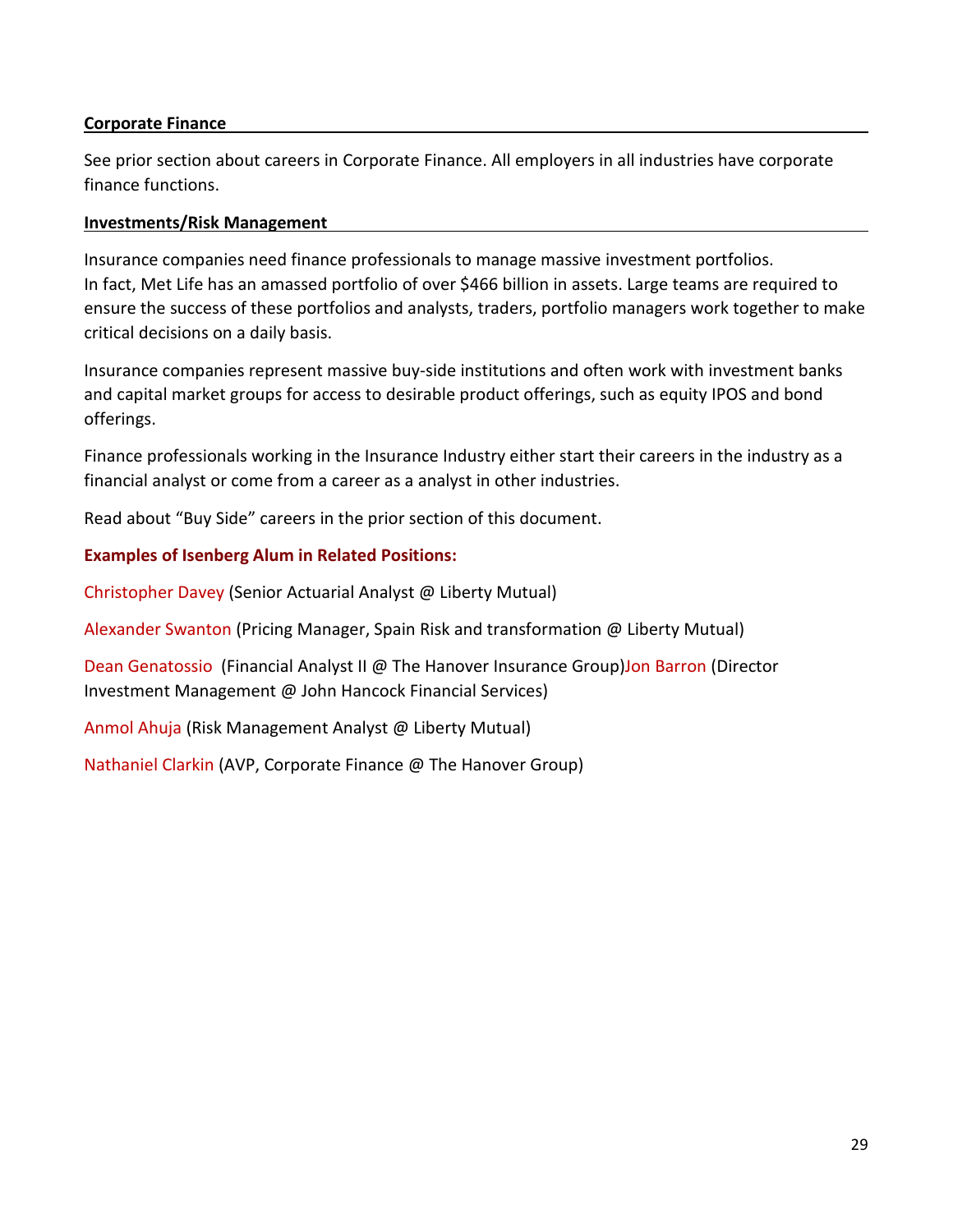# **Real Estate**



The real estate industry is essentially a service business. There is no product to manufacture, assemble or sell. Professions within the real estate industry vary. Brokers and agents lease and sell properties. Real estate developers buy land, build property on it and sell it to interested parties. Building Managers act on the owner's behalf and deal with day-to-day issues of properties. Appraisers must assess the value of properties before they can be sold.

More than 5 million people in the US work in real estate fields such as construction, mortgage banking, property management, real estate appraisals, brokerage and leasing and development. Others are involved in commercial property and in real estate lending in commercial banks, savings and loans and insurance companies.

In some real estate careers, strong analytical and financial acumen, similar to corporate finance or banking jobs, is required. Those professionals who manage real estate portfolios and real estate as part of an asset management strategy employ very similar skills and interests to other finance professionals.

Real Estate Asset Management is the area of the real estate industry where those with an investment focus and an interest in property will find great satisfaction. One may enter this profession from Real Estate advisory practices in large public accounting firms, from a focus on property valuation or from a more traditional finance investment background. The major difference is that real estate asset management professionals are also involved with operations, marketing and personnel making this career more similar to a CEO level role that managers the success of an entire enterprise.

Jobs in Rea Estate Asset Management are broadly classified into these five categories.

### **Site Manager (entry level)**

Site Managers are involved in the day-to-day handling of the operations of properties. They liaise between tenants and owners. They can be responsible for oversite of:

- Technical problems
- Maintaining physical plants
- Routine inspection and repairs
- Tenant relations and complaint resolutions
- Negotiating terms and marketing vacant properties
- Maintaining accurate accounts
- Analyzing financial performance
- Handling site staff, leasing agents and maintenance personnel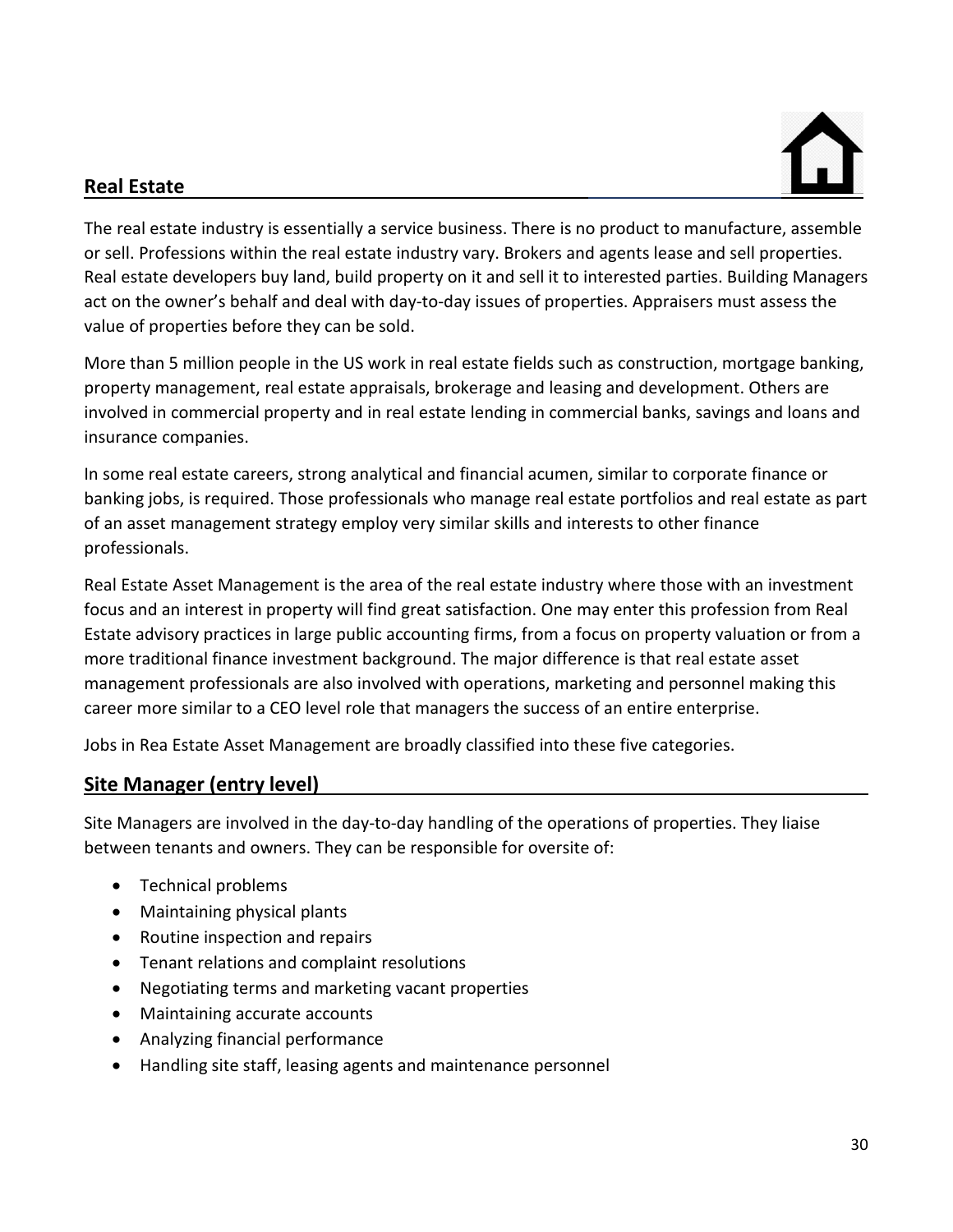#### **Compensation:** \$38,292 - \$41,849 (may include housing)

### **Property Manager**

The property manager oversees one or multiple properties, with tasks being similar to a site manager only for multiple entities.

These individuals needs to create valuable properties through net operating income improvement by minimizing operational costs and optimizing rentals.

#### **Compensation:** \$80,013 - \$106,055

#### **Regional Manager**

At the regional or portfolio manager level, individuals are charged with complete accountability for property performance. This includes financial performance and also training, recruitment and development of personnel.

Day –to-day tasks will include:

- Extensive travel
- Auditing financial activities
- Monitoring properties
- Conducting market analysis
- Manage team
- Offer rental rate accommodations
- Analyze revenue and form property portfolio

**Compensation:** \$46,734 - \$126, 613

### **Asset Manager**

Asset management professionals treat property as an investment and the decisions made about the property is assessed for its impact on financial performance. IN this space, all activities necessary to enhance the value of the property portfolio is undertaken such as defining performance goals, operational functions and caretaker goals.

Asset managers often represent the property owner and is entrusted with retaining third-party management companies and supervising them.

Job descriptions for asset manager roles are constantly evolving and vary from one professional setting to the next. What remains constant for this position is the focus on changing market conditions and the related economic factors that can impact the property valuation.

#### **Compensation - Average:** \$71,942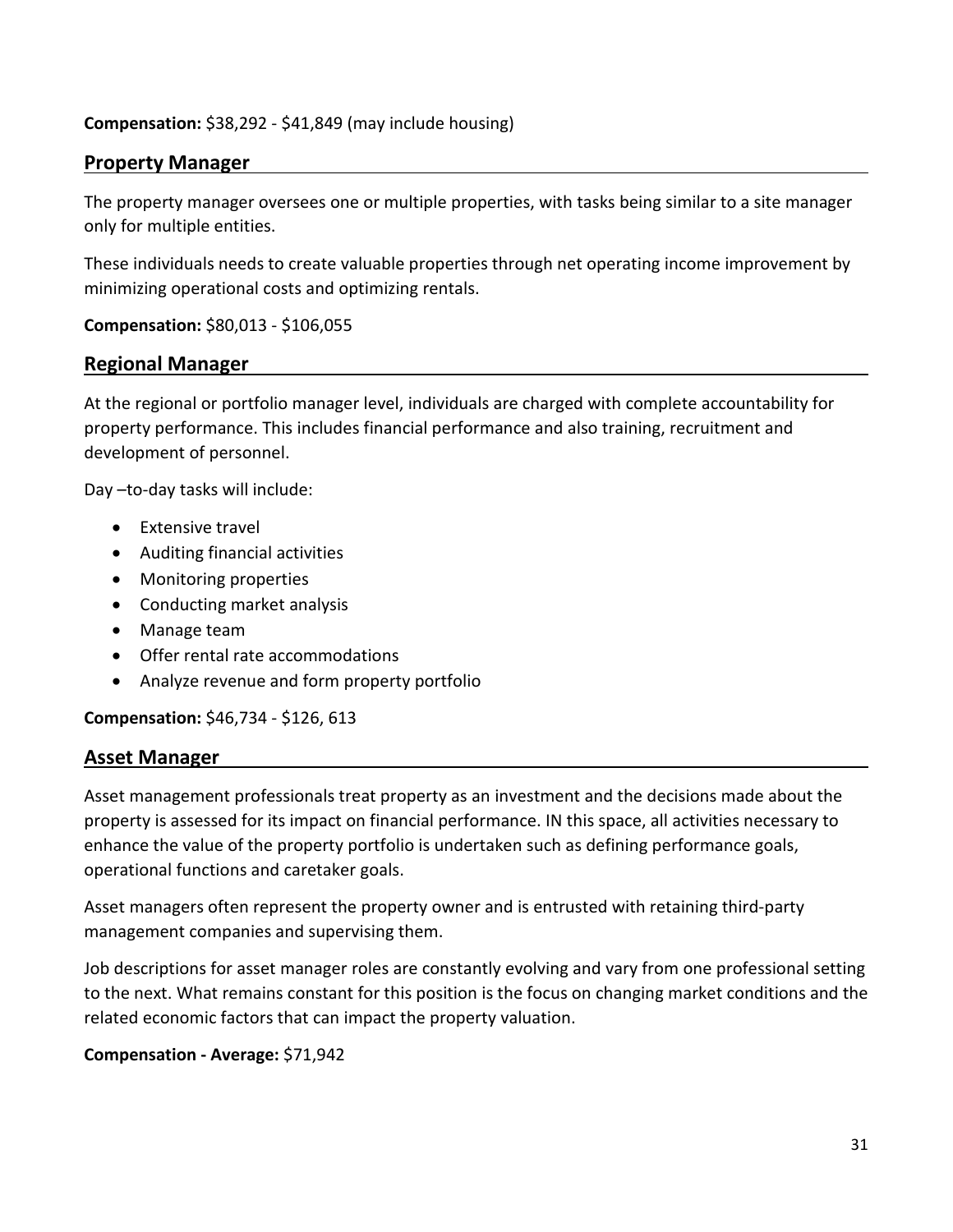### **Management Executive**

Generally, the job of the management executive is to handle the real estate management company and not on interacting directly with properties. While the role varies depending on the size of the real estate management company, these professionals focus on leveraging opportunities for the organization and increasing growth.

**Compensation: \$240, 628 - \$344,696**

### **Types of Companies That Hire Real Estate Asset Management Professionals**

#### **Real Estate Companies**

Full-fledged real estate companies offer a complete range of real estate management services to a selected clientele.

#### **Property Management Firms**

These are similar to real estate companies but function more like a "boutique" firm involved in offering real estate management services to both institutional owners and individuals in exchange for a fee.

#### **Real Estate Development Companies**

These companies are typically involved in both the development and management of their developed real estate properties. Development involves prospecting, renovating, building and restoration.

### **Commercial Banks**

In commercial banks, real estate asset managers handle the varied real estate portfolios – properties owned by the bank and those held in trust with the bank.

### **Real Estate Investment Trusts (REITS)**

The REIT functions as a group to secure the investment of property investors. Real estate asset managers are hired to manage the REIT properties.

They also have to use financial knowledge to help property owners assess the value of their properties and enhance their portfolio.

### **Corporations**

Many corporations have a separate real estate development department to manage their investments, whether company owned or owned by their clients.

They hire in-house real estate asset managers to conduct various tasks including devising best uses for corporate properties, restoring properties, selling and leasing them.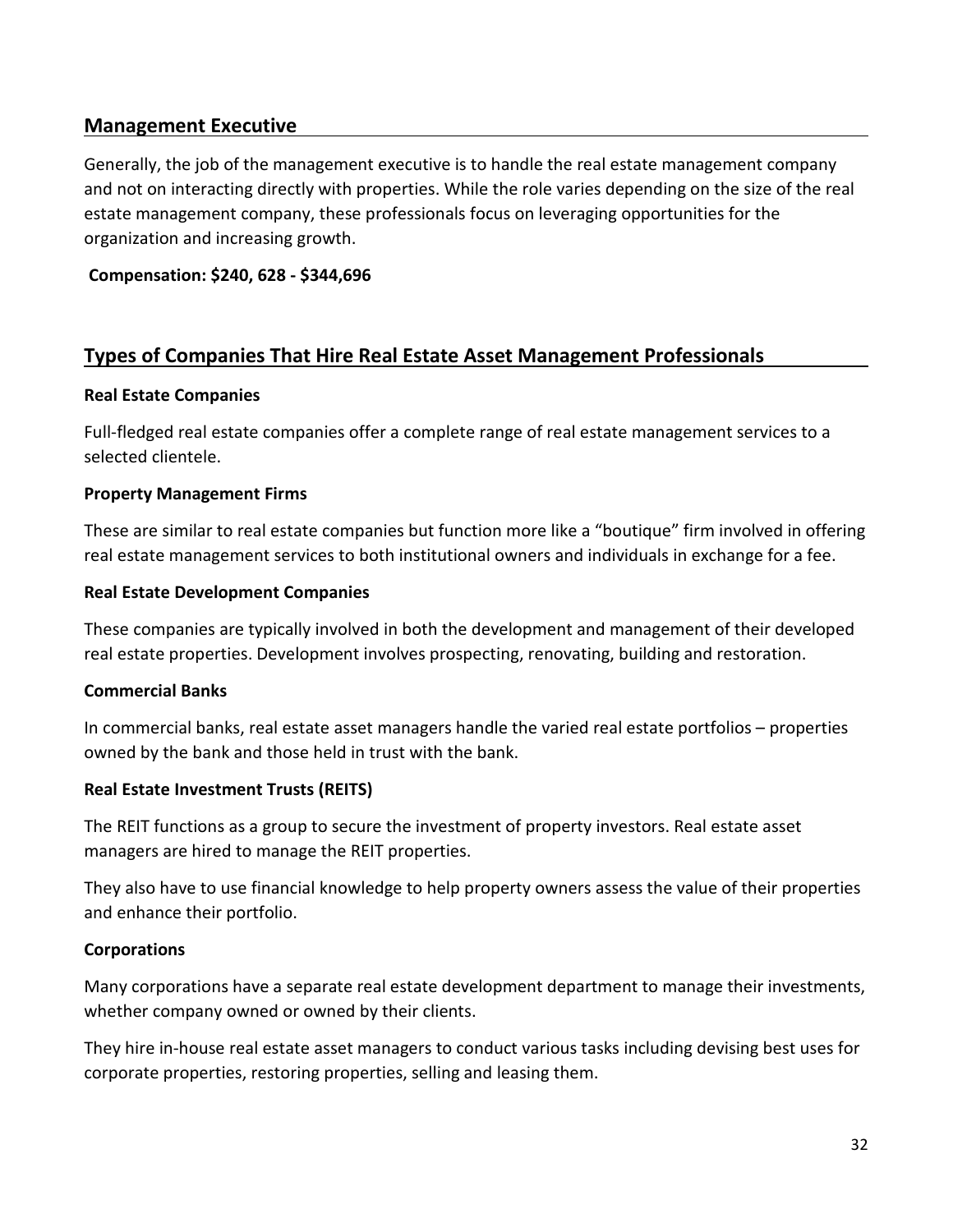#### **Government Agencies**

Government housing and development departments retain real estate asset managers in their staff to handle commercial, state housing, local housing and other real estate related government agencies.

#### **Insurance Companies**

Insurance companies often invest in real estate and it is a main component of their investment portfolios. They hire real estate asset managers to handle the portfolio and to offer high-scale portfolio management services to pension fund owners and institutional investors.

#### **Mortgage Brokerage Firms**

Mortgage brokerage firms employ real estate asset managers to provide management services for marketing to investors and their financial management.

#### **Religious & Charitable Organizations**

These organizations often deal in no-cost or low-cost housing schemes and such, they require real estate managers who are interested in social services and management.

### **Examples of Isenberg Alum in Related Positions:**

Hunter Foote (Real Estate Investment & Development, Managing Director @ Honeybee Financial LLC)

Andrew Timba (AVP @ KIG Real Estate Advisors)

Alexa Rozelle (Real Estate Analyst @ Duff & Phelps)

Matthew Wolfer (Real Estate Investment Analyst @ Scudder Bay Capital, LLC)

Justin Pepple (Commercial Real Estate Advisor @ ABG Commercial Realty)

Rachel Vincent (Real Estate Analyst @ Liberty Mutual)

Kylan Mandile (Associate Director, Structured Real Estate Investments @ Baings)

Robert Sapozhinkov (Investment Manager @ Allied Realty Fund, LLC)

Zachary Winer (Regional Director @ Natixis Investment Managers)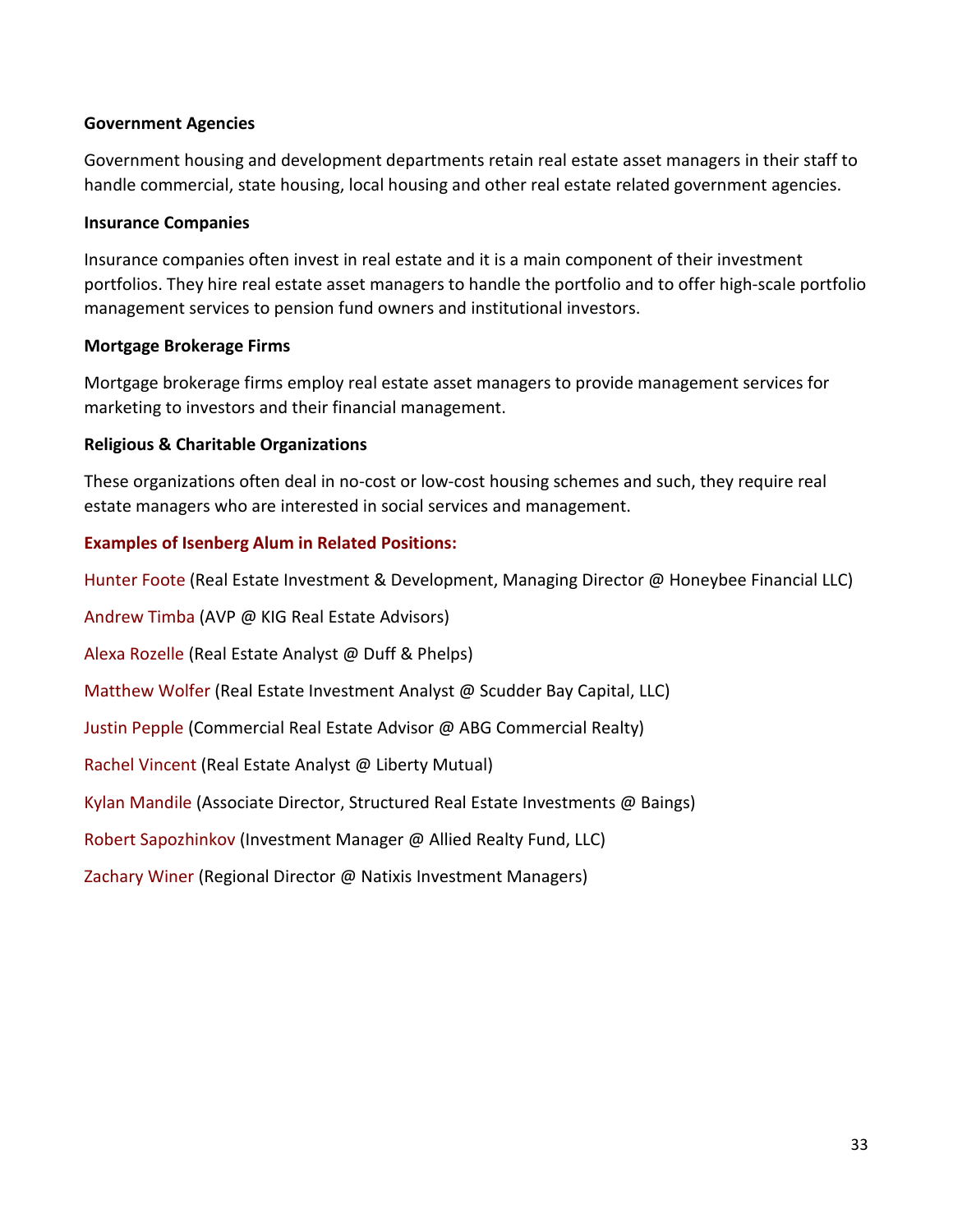

### **Social Impact Investing**

Social investing is the practice of making investments that unleash the power of capital for good. Impact investments are made with the intention to generate positive, measurable social and environmental impact alongside a financial return. These investments can be made in both emerging and developed markets, and target a range of returns from below market to market rate, depending on investors' strategic goals.

The following types of finance professionals and entities may be attracted to this industry:

- Fund Managers
- Development finance institutions
- Diversified financial institutions/banks
- Private foundations
- Pension funds and insurance companies
- Family Offices
- Individual investors
- NGOs
- Religious institutions

The Global Impact Investing Network (GIIN) is a good resource to learn more about this industry and to learn about job opportunities. This resource may help you develop a list of organizations involved with Impact Investing and begin to explore more in depth.